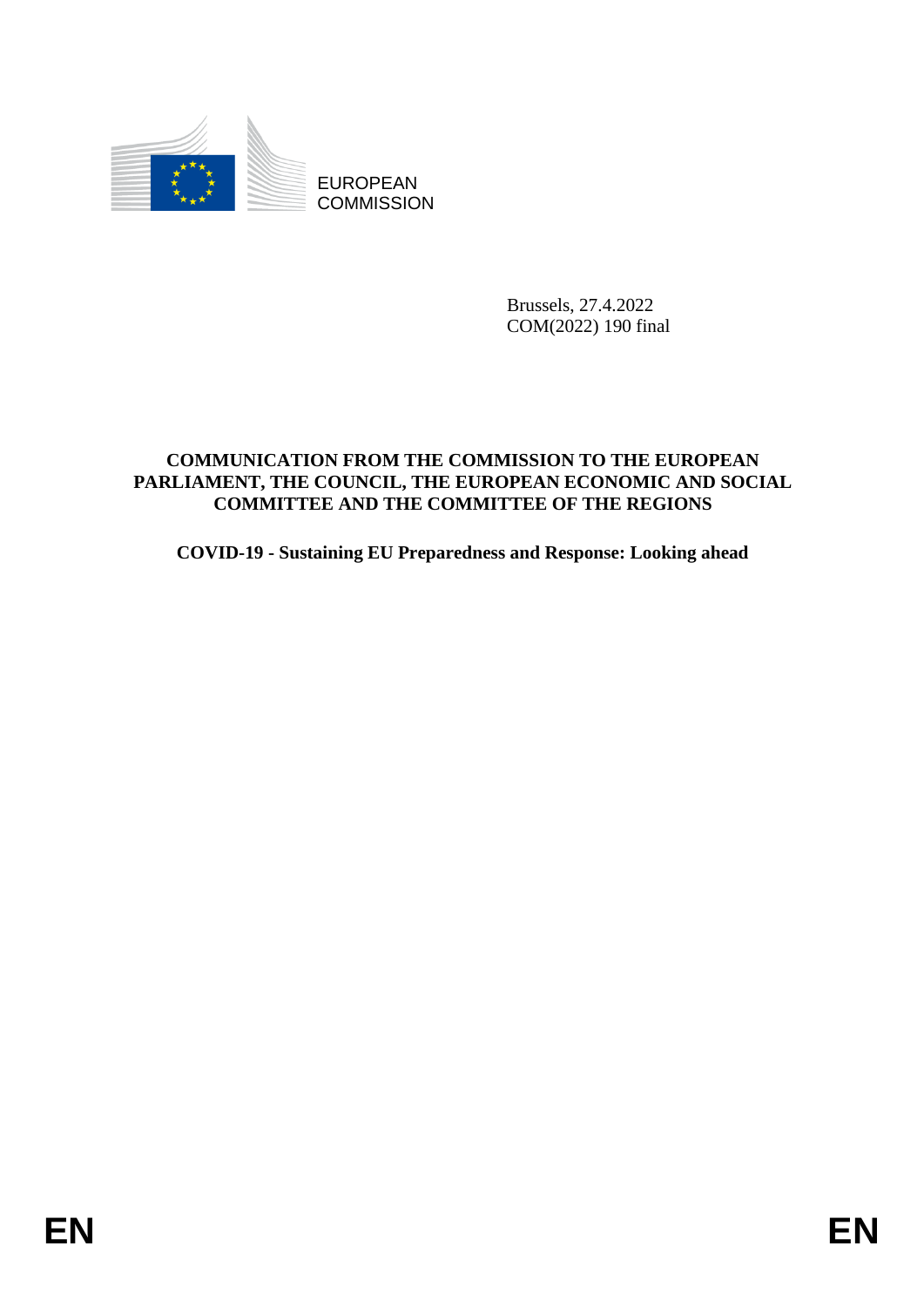# **1. INTRODUCTION**

The global COVID-19 pandemic is not over. Vigilance and preparedness remain essential.

While varying case numbers are observed across Europe, increases are not leading to severe disease or death as often as before. The currently dominant Omicron variant is less severe than previous variants. Population immunity against the virus, whether natural or through vaccination, has also significantly improved.

The past two years have shown that the summer months are likely to see lower incidence rates. The pressure from the pandemic is thus likely to fall in the coming months. This creates a much-needed window to prepare for possible future pandemic surges. We need to act fast and together to fully use this opportunity to prepare for this autumn and winter and beyond.

Infections are still in the millions worldwide. Many people around the world are in lockdowns. Many are still suffering or dying from COVID-19. Waning immunity against infection, and possible winter seasonality all increase the likeliness that new variants of SARS-CoV-2 – the virus that causes COVID-19 – will emerge and spread.

With this in mind, several Member States have started to implement new approaches to manage the on-going COVID-19 pandemic towards a sustainable and resilient recovery.

While Member States are implementing new approaches towards managing the ongoing pandemic, fragmented preparedness and response strategies are likely to undermine the benefits that EU-wide coordination of health security measures has brought so far. The EU Vaccines Strategy has ensured access to enough safe and effective vaccines for all. The WHO and the European Centre for Disease Prevention and Control (ECDC) estimated that COVID-19 vaccines have saved nearly half a million lives across Europe<sup>1</sup> and substantially prevented serious illness.

By working together, the EU has also kept its single market operational, minimised travel restrictions and mobilised manufacturing capacity of critical products when supply chains were disrupted – thanks to the relentless work of people at the frontline. In this new phase of the pandemic, coordination will be, once more, essential.

This Communication puts forward an approach for the management the pandemic in the coming months, moving from emergency to a more sustainable mode. It invites Member States to take actions before the autumn, building on the successful EU-wide coordination for health preparedness and response. The common aim should be to protect public health while keeping society and economy open and resilient.

# **2. THE CURRENT CONTEXT AND CHALLENGES**

1

When it comes to vaccination, two elements give rise to concerns ahead of autumn: plateauing and/or suboptimal vaccination coverage in several EU Member States; and lower vaccine effectiveness among individuals who have not yet received a booster dose. Over 90 million eligible people in the EU/EEA<sup>2</sup> are still unvaccinated, including approximately 9 million aged 60 and above, thereby increasing the risk of mortality and emergence of new variants. In addition, there are large differences in vaccination coverage rates across EU/EEA Member States. In some, almost 85 % of the total population has received a full primary vaccination course; in others, the figure is

<sup>1</sup> https://www.ecdc.europa.eu/en/news-events/who-ecdc-nearly-half-million-lives-saved-covid-19 vaccination.

This number includes all individuals eligible for vaccination, excluding children younger than 5 years.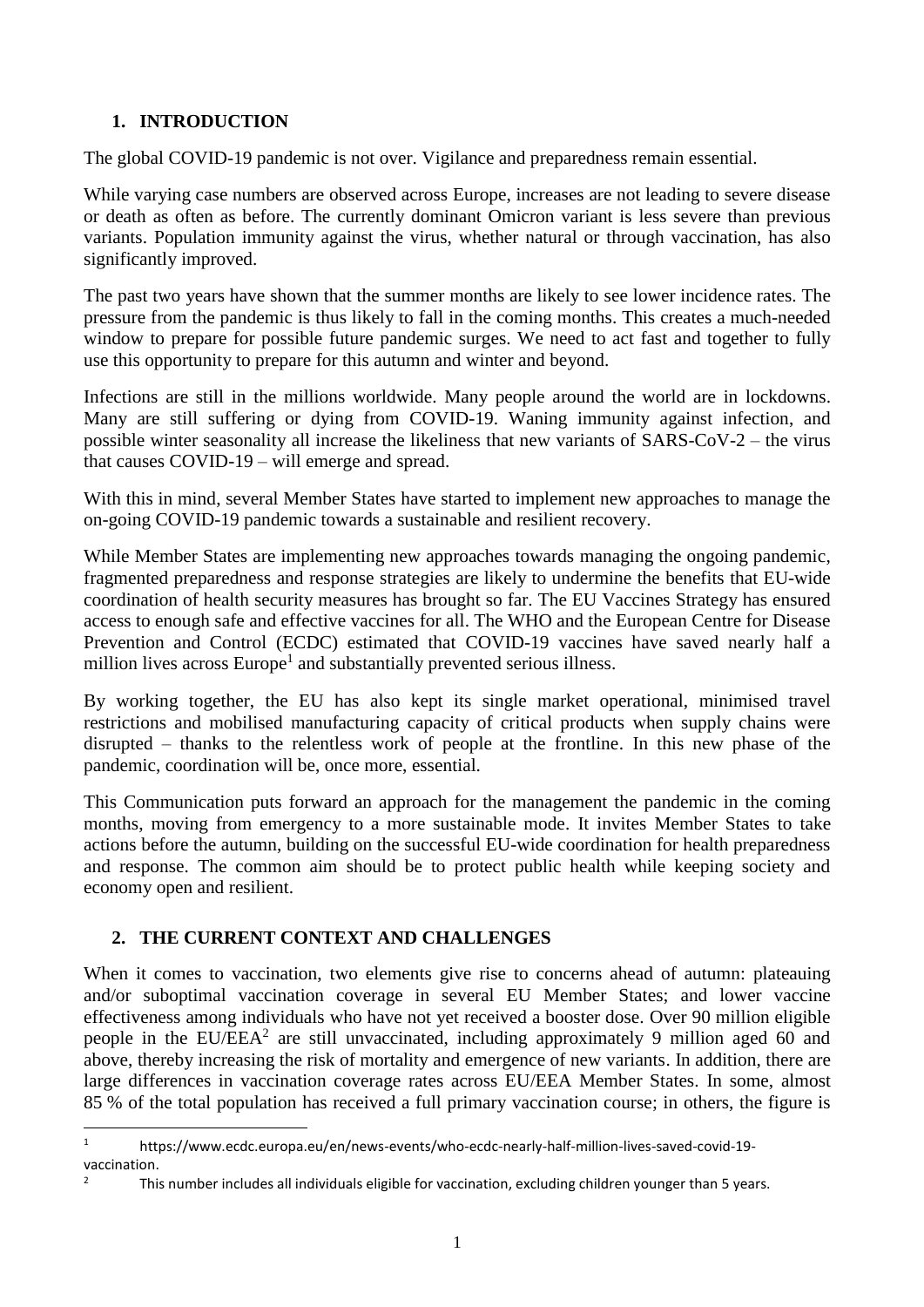less than 50 %. Secondly, the percentage of adults over 18 in the EU/EEA who have received a booster has started to plateau, currently at around  $64\%$ <sup>3</sup>.

While the pandemic's future course is difficult to predict, one thing is certain: COVID-19 is here to stay. The virus will continue to evolve and the emergence of new variants is highly likely. Our response must be to maintain high levels of readiness for COVID-19 outbreaks and the emergence of new virus variants, and to step up vaccination coverage, with targeted efforts to reach those who are still unvaccinated.

Countries have been adapting their testing strategies, e.g. by focusing testing on severe cases and on people with risk factors for severe disease. With these changes, their coverage of tested people is likely to decrease in Member States. This will also make interpreting epidemiological data more challenging. It is therefore essential that new testing strategies are designed so that they ensure representativeness and therefore provide useful indications on the epidemiological trend.

These efforts have wider importance as health and economic prosperity are intertwined. The global economic loss due to the pandemic has been estimated at EUR 12.25 trillion by the International Monetary Fund<sup>4</sup>. Unprecedented economic and budgetary measures were able to substantially cushion the economic and social impact. Health security preparedness and resilient health and social protection systems are an investment in growth, stability and economic resilience, as has become evident once again in recent weeks, with China experiencing dramatic case increases and reintroducing stringent measures reminiscent of the very early days of the pandemic. Tens of millions of people in China were placed under strict lockdowns in early April 2022. Early evidence shows an impact on logistics and warehousing, as well as some key suppliers pausing production, for example in the electronics sector. Situations like the current one in China, could heighten the risk of adverse impacts on the global economy and global value chains – and the supply of strategic products from China on which the EU depends<sup>5</sup>. Therefore, supply chain resilience must remain a priority.

Over the past two years, we have witnessed the crucial role of resilient supply chains in our response to the pandemic. By monitoring the supply chains of critical input materials for vaccines, supporting the expansion of EU production capacity and working closely with international partners, the Commission's Task Force for industrial scale-up of vaccine production has addressed supply chain bottlenecks and supported the unprecedented ramp-up of production capacity. As bottlenecks can continue to appear, continuing this work remains crucial.

Public health and joint, coordinated preparedness and response capacity must remain at the top of the EU agenda if we are to future proof our economic growth path in the age of pandemics. In addition, the quality and resilience of healthcare systems must be improved, in particular in least developed regions, where the mortality due to COVID 19 has been higher than in more developed regions, as indicated in the 8th Cohesion report<sup>6</sup>. Cohesion funds are available to national authorities for that purpose. Over the 2014-2020 period, a significant part of ESF financing went to

<sup>3</sup> ECDC, COVID-19 vaccine tracker, https://qap.ecdc.europa.eu/public/extensions/COVID-19/vaccinetracker.html#age-group-tab.

<sup>4</sup> https://www.imf.org/en/Publications/WEO/Issues/2022/01/25/world-economic-outlook-update-january-2022[.](https://www.imf.org/en/Publications/WEO/Issues/2022/01/25/world-economic-outlook-update-january-2022)

<sup>&</sup>lt;sup>5</sup> E.g. active pharmaceutical ingredients (APIs), IT components, critical raw materials and personal protective equipment.

<sup>6</sup> Commission Communication on the 8th Cohesion Report: Cohesion in Europe towards 2050, COM(2022) 34 final.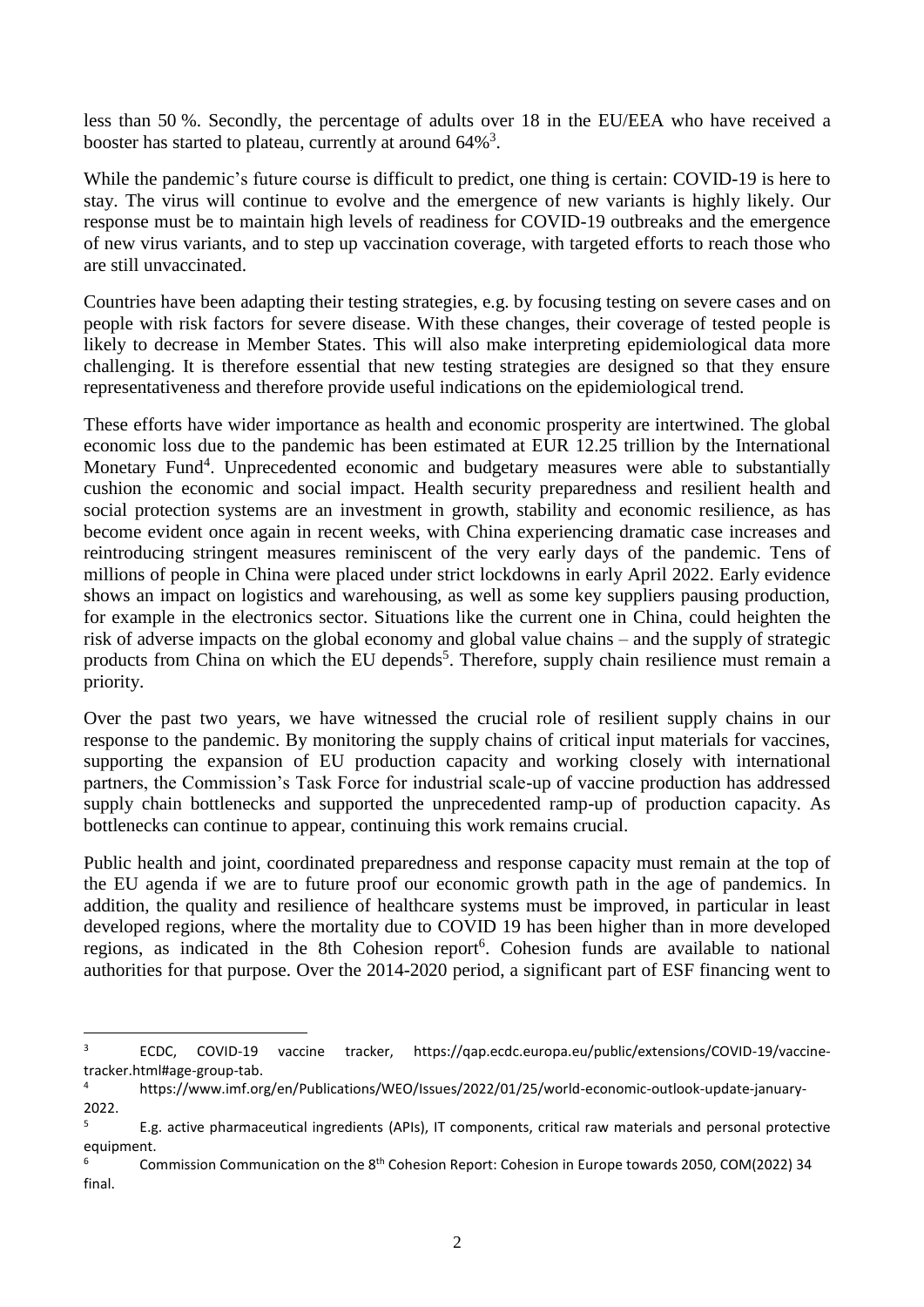support health and social services and the healthcare facilities constructed or improved so far with the support of the ERDF provided an improved service for 53.3 million people.

Russia's military aggression against Ukraine will put additional pressures on Member States' health systems over the coming months. Many of the millions forced to flee Ukraine are vulnerable and in need of emergency care, in particular of mental health support, treatment of chronic diseases and routine healthcare such as childhood vaccination. Refugees and displaced persons need access to healthcare, including vaccinations against COVID-19 as well as, mental health and psychosocial support.

The Emergency Response Coordination Centre has coordinated a wide array of actions in Ukraine and its neighbours to address the health emergencies resulting from the war<sup>7</sup>. For example, the Commission has set up a dedicated European solidarity mechanism through which Member States can request support to transfer patients in need of specialised hospital treatment and care. Operational recommendations from the ECDC<sup>8</sup> also guide EU Member States and healthcare professionals in preventing and controlling infectious diseases in these situations, so that routine vaccination programmes for displaced persons, as well as vaccination against COVID-19 and other diseases can continue.

The Commission is also closely assessing possible future health threats and the availability and accessibility of medical countermeasures to address the specific health needs that the Russian invasion and on-going war in Ukraine has created. Increasing the number of vaccinated people, including among refugees, will help ease pressure on our healthcare systems. This, in turn, will free up space for helping injured, chronically ill or psychologically traumatised refugees fleeing the war.

# **3. REMAINING VIGILANT**

In light of these ongoing challenges, the future course of the COVID-19 pandemic and its burden on society in the coming years will depend on the decisions we take now.

Member States should make use of this period to strengthen their surveillance, healthcare systems, and overall pandemic preparedness. Meanwhile, researchers and vaccine manufacturers should prioritise the development of universal, variant-proof vaccines that offer longer term protection against infection. Also, the development of COVID-19 therapeutics, particularly targeted for immunocompromised patients who are over-represented in intensive care units, and the continued need for improving access to COVID-19 vaccines and therapeutics globally are areas that require our attention.

# *(i) Increasing the uptake of COVID-19 vaccines*

# *Vaccination strategies*

**.** 

The EU Vaccines Strategy has secured a wide portfolio of COVID-19 vaccines and access to vaccines for all. Currently, in the context of the Omicron variant, the focus should be on increasing the roll out of booster doses, especially for the most vulnerable groups. We still see large differences in vaccination coverage rates across Member States: while some have reached high

<sup>&</sup>lt;sup>7</sup> Commission Communication: Welcoming those fleeing war in Ukraine: Readying Europe to meet the needs, COM(2022) 131 final.

<sup>8</sup> https://www.ecdc.europa.eu/sites/default/files/documents/prevention-control-infectious-diseases-russiaaggression.pdf.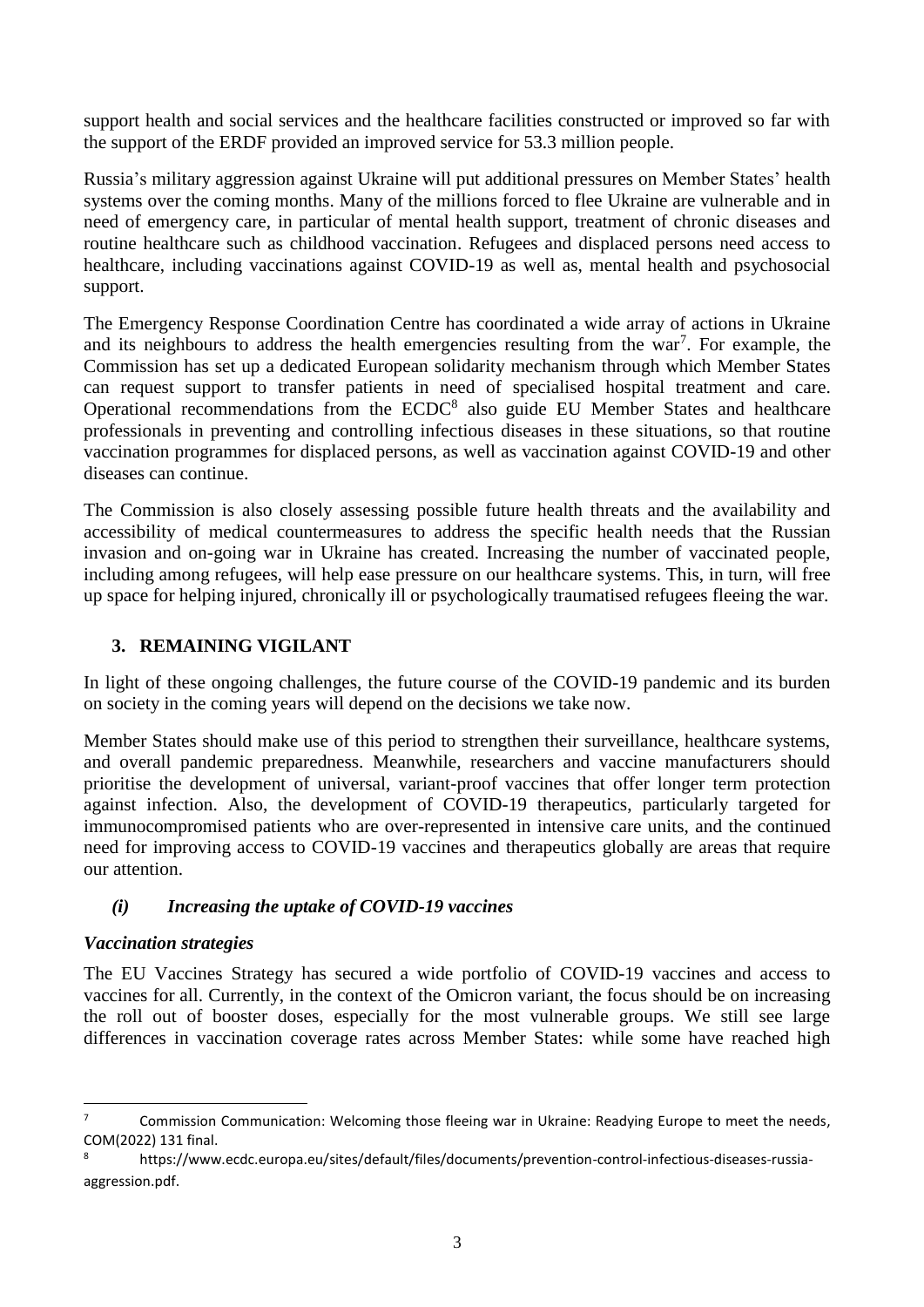rates, others are significantly lagging behind<sup>9</sup>. Closing vaccination gaps among adults, both within and between Member States, should remain the priority.

### **Cumulative vaccine uptake among people aged 18+ years, week 13 2022**

EU/EEA values based on pooled data from 30 countries reporting

At least one dose administered and with available population data for the target group



In a joint statement published by the ECDC and the European Medicines Agency (EMA) on 6 April<sup>10</sup>, the EU agencies state that, based on the latest evidence available, a fourth dose of mRNA vaccines to immunocompromised individuals continues to be recommended. Due to the fragility of the very elderly (adults above 80 years of age), their lower immune response to vaccination and the higher risk of severe COVID-19, a second booster dose could also be administered to this group at least 4 months after the last jab and taking into account the local epidemiological situation.

Concerning children and youth, there are now several COVID-19 vaccines approved at EU level for use in adolescents (12-17 years old) and children (5-11 years old). Overall, vaccination uptake in adolescents in the European Union is high (e.g. more than 71 % of the 15-17 years old have received a full primary vaccination course), but is stagnating at low levels among younger children (e.g. less than 15 % of the 5 to 9 years old have received a full primary vaccination course). While closing vaccination gaps among adults remains the priority, EU Member States should consider strengthening their efforts to increase vaccination coverage rates among younger children.

<sup>9</sup> ECDC, country overview report, vaccination, https://covid19-countryoverviews.ecdc.europa.eu/vaccination.html.

<sup>10</sup> https://www.ecdc.europa.eu/en/news-events/ema-ecdc-statement-fourth-covid-vaccine-dose.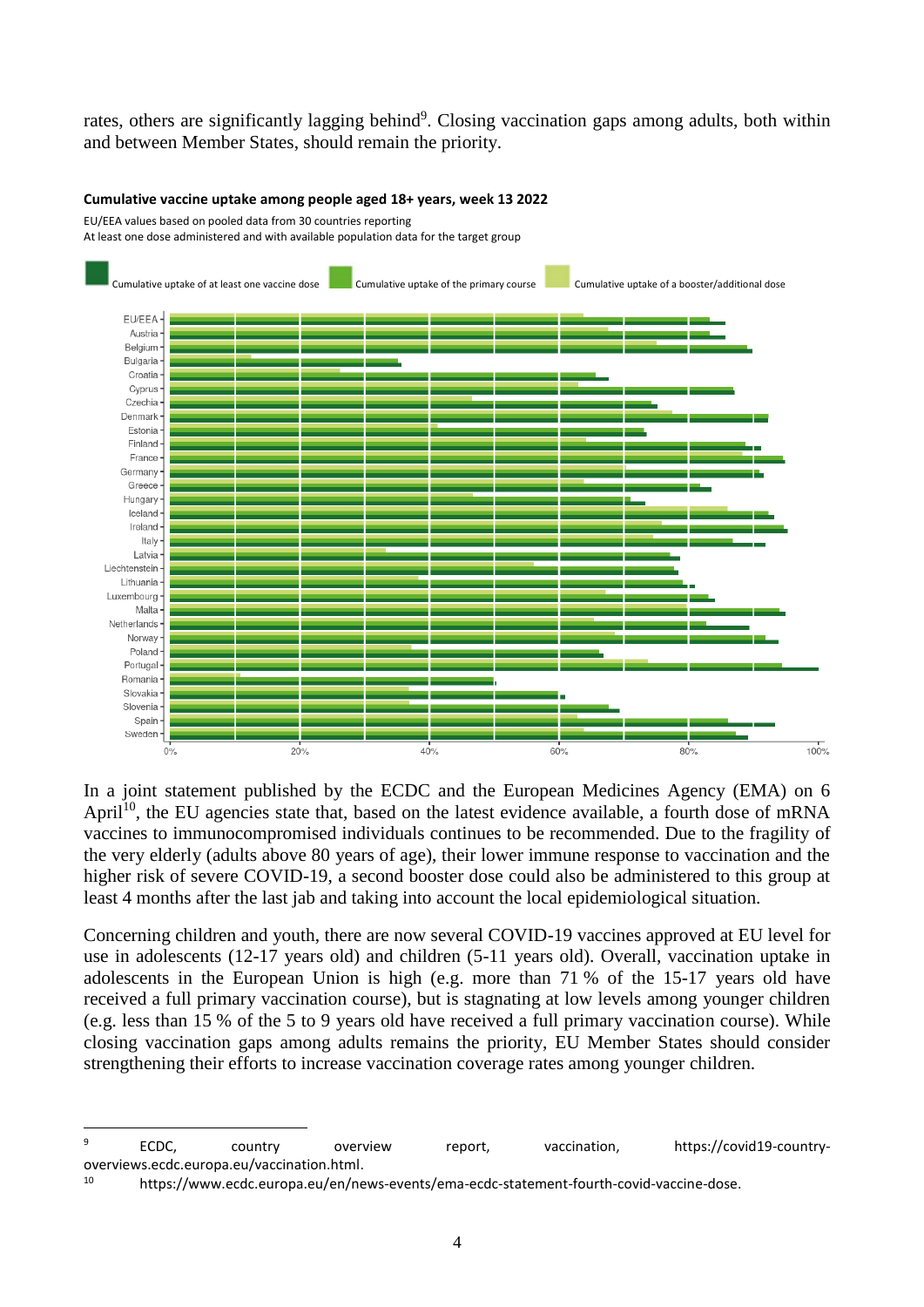Our current vaccine portfolio<sup>11</sup>, and the access it offers to adapted vaccines where necessary in the future, offers Member States a range of possible options when it comes to future vaccination strategies. Member States should be ready to roll out additional doses of vaccines ahead of the upcoming autumn/winter season. This will need to take into account emerging evidence of waning protection conferred from vaccines and natural infection, the epidemiological situation and the emergence of new variants, as well as the development of new vaccines and their effect on infection and further transmission. Moreover, important public health questions will need to be answered, for example for determining the best vaccine combinations and how to best integrate the next generation vaccines in the vaccination schedules. The vaccination campaigns for the upcoming autumn and winter period also need to consider the co-circulation of COVID-19 and seasonal influenza.

### **KEY ACTIONS FOR MEMBER STATES**

- $\triangleright$  Strengthen efforts to increase the uptake or completion of the primary course among the unvaccinated or partially vaccinated including by continuously monitoring and analysing vaccine hesitancy to overcome it.
- $\triangleright$  Increase efforts on the uptake of booster doses by all eligible adults, starting from three months after the primary course.
- $\triangleright$  Before the beginning of the 2022-2023 school year, consider strategies to increase vaccination coverage rates among younger children, e.g. by working with paediatricians and other health professionals who are trusted sources of information for many parents.
- Ensure a fourth dose for immunocompromised individuals and consider a second booster dose for individuals above 80 years of age, taking into account the local epidemiological situation.
- Prepare COVID-19 vaccination strategies for the upcoming autumn/winter season, and incorporate, as of 2023, COVID-19 vaccination into national vaccination programmes.
- $\triangleright$  Increase awareness of the annual seasonal influenza vaccination campaigns and ensure swift scaling-up of vaccination campaigns among the most vulnerable.

# *(ii) Surveillance and intelligence gathering through testing and sequencing*

### *Integrated surveillance systems*

**.** 

The objective of surveillance should no longer be based on the identification and reporting of all cases, but rather on obtaining reliable estimates of the intensity of community transmission, of the impact of severe disease and on vaccine effectiveness.

The ECDC, along with the WHO, concur that there is a need to build on existing surveillance systems for seasonal influenza and other respiratory infections in order to achieve these goals. Member States should develop strategies for re-establishing sentinel primary care- and secondary care-based surveillance systems<sup>12</sup> for acute respiratory infections, taking advantage of the digitalisation of health information. This should be complemented with strengthening other monitoring systems such as wastewater surveillance of SARS-CoV-2 and beyond (e.g. poliovirus, influenza viruses or antimicrobial resistance).

<sup>&</sup>lt;sup>11</sup> Currently, there are three different vaccine technologies available. With the Valneva vaccine, the EU will soon be able to offer its citizens a fourth vaccine technology.

Sentinel surveillance is the "monitoring of rate of occurrence of specific diseases/conditions through a voluntary network of doctors, laboratories and public health departments with a view to assess the stability or change in health levels of a population.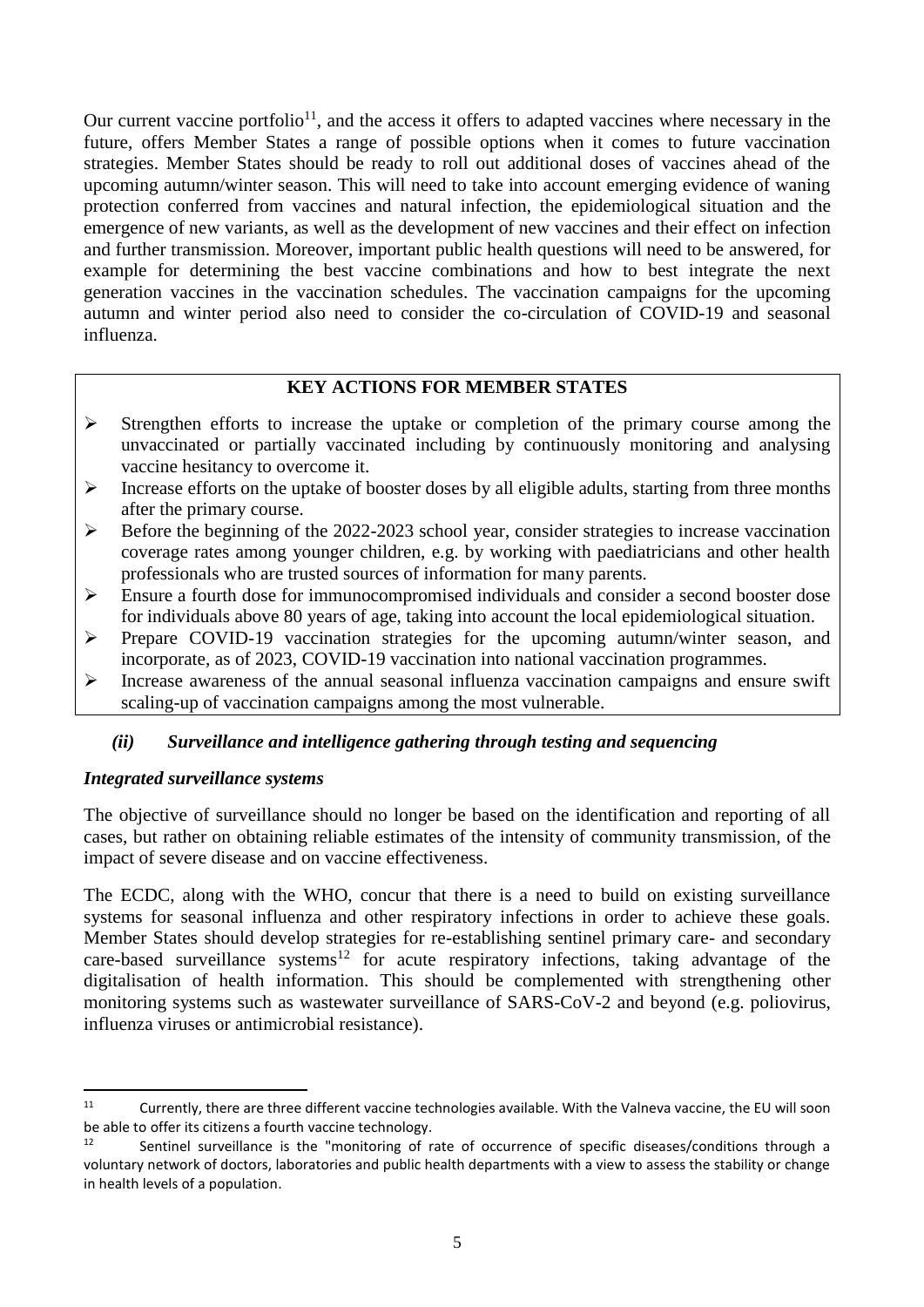There is also a continued need for ensuring that sufficient samples are collected for the monitoring of virus strains to detect new variants. The Commission will support such efforts through the EU4Health programme and its Health Emergency Preparedness and Response Authority (HERA) and in collaboration with the ECDC. These efforts should ensure that all sequences are shared through open access platforms, such as the European COVID-19 data portal  $13$ , to allow for a good understanding of the SARS-CoV-2 variants that circulate in Europe.

This will help identify high impact priority threats and potential gaps regarding the availability and accessibility of relevant medical countermeasures.

### **KEY ACTIONS FOR MEMBER STATES**

- $\triangleright$  Put in place, as soon as possible, integrated year-round surveillance systems for acute respiratory illnesses (integrating surveillance of COVID-19, influenza and other respiratory viruses) that are sustainable, representative and based on common criteria for case identification and testing strategies in the EU as well as connect general practitioners, hospitals, laboratories
- Agree, with ECDC support, on common criteria for case identification and testing strategies in the EU.
- $\triangleright$  Continue to collect and share with the ECDC reliable and timely data from integrated surveillance systems<sup>14</sup> as well as from population-based surveillance systems to monitor COVID-19 hospitalisations and deaths.
- $\triangleright$  Use of complementary surveillance systems, such as wastewater monitoring, to detect COVID-19 surges. Make full use of EU financial support to put in place or reinforce SARS-CoV-2 systematic surveillance in wastewaters.

# **EU INITIATIVES AND ACTIONS**

- $\triangleright$  The ECDC will guide the transition from comprehensive EU/EEA COVID-19 emergency surveillance to routine integrated, sustainable, representative surveillance systems for acute respiratory illnesses and severe acute respiratory illnesses (integrating COVID-19, influenza and other respiratory viruses).
- $\triangleright$  The European expert group on SARS-CoV-2 variants will continue to provide advice on the development and potential use of vaccines adapted to new emerging variants.
- HERA will develop, during 2022-2023, a state-of-the-art IT system, generating actionable insights for decision-making in respect of medical countermeasures during both preparedness and crisis phase, complementing existing systems already in place.
- HERA, in collaboration with the ECDC, will strengthen the existing ECDC SARS-CoV-2 network of laboratories to conduct studies on the characterisation of emerging variants, and their impact on the effectiveness of vaccines and therapeutics.
- $\triangleright$  HERA, in collaboration with the ECDC and international partners, will identify high impact threats and address gaps regarding the availability and accessibility of relevant medical countermeasures
- $\triangleright$  The Commission will support Member States, with up to EUR 20 million, through the EU4Health programme in setting up integrated and coordinated surveillance systems under the One Health approach for cross-border pathogens<sup>15</sup>.

<sup>13</sup> COVID-19 Data Portal: https://www.covid19dataportal.org/.

Such as from SARI (severe acute respiratory infections), ILI (influenza-like infections), or ARI (acute respiratory infections) integrated surveillance systems.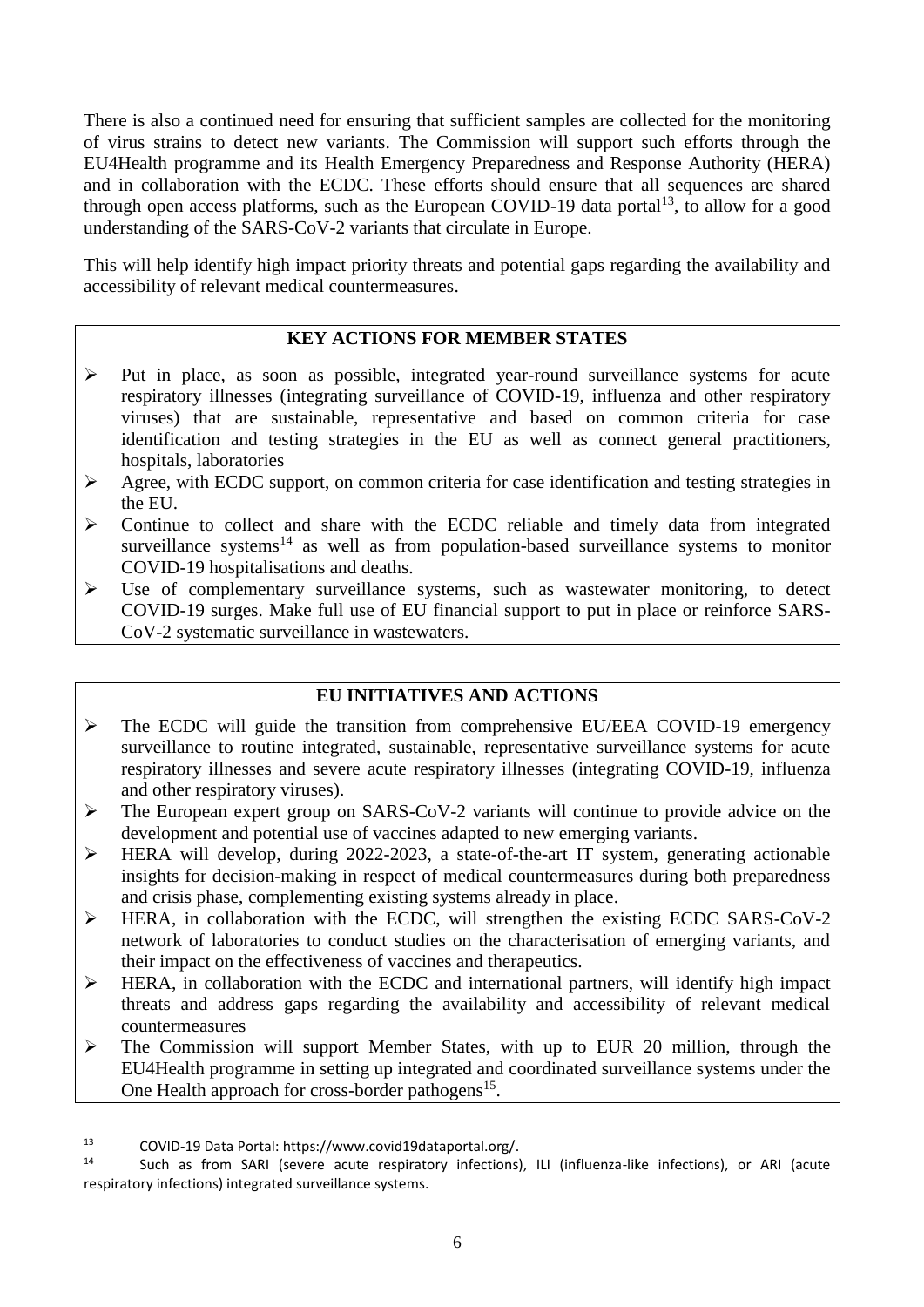# *Testing and whole-genome sequencing*

Targeted diagnostic testing should be put in place. Priority groups for targeted testing should include, for example, people in outbreak settings for containment or mitigation purposes, people at risk for developing severe COVID-19 and that need therapeutics, and people who are in regular contact with vulnerable populations, such as healthcare workers in acute and long-term care settings.

Rapid antigen tests are being used by Member States as a way of further strengthening countries' overall testing capacity, particularly in case of limited PCR test capacities or where clinical needs require faster testing turnaround times. In this context, the EU Health Security Committee set up a dedicated technical working group to regularly review and update an EU common list of rapid antigen tests<sup>16</sup> meeting specific performance criteria for SARS-CoV-2 detection.

# **KEY ACTIONS FOR MEMBER STATES**

- $\triangleright$  Have sufficient testing and contact-tracing capacities in place, and plan for scaling up national testing strategies, when needed.
- $\triangleright$  Ensure readiness for rapid response in case of national or local outbreaks with barometer-type policy responses<sup>17</sup>.
- $\triangleright$  Continue capacity building for laboratory sequencing and virus characterisation services, including data reporting on open access platforms, and ensuring uninterrupted viral surveillance.
- $\triangleright$  Conduct periodical reviews of laboratory safety standards based on the lessons learnt from the COVID-19 experiences, informing necessary revision, and strengthening biosafety standards.
- $\triangleright$  Continue strategic testing linked to representative and targeted genomic sequencing (following the ECDC guidance<sup>18</sup>), to be able to monitor for the emergence and spread of variants.

# *(iii) Public health preparedness and response measures*

### *Preparedness planning*

**.** 

Evidence shows that non-pharmaceutical interventions, such as mask-wearing, ventilation and physical distancing, are effective in slowing down the spread of COVID-19, if implemented early and comprehensively and accepted by society. Member States should have plans in place to swiftly and effectively reintroduce such interventions if the national or local epidemiological situation requires so, with the goal of protecting vulnerable groups and settings such as hospitals and longterm care facilities. Further synergies should be developed with occupational safety and health strategies to protect workers and ensure business continuity.<sup>19</sup> Clear plans should also be in place

<sup>&</sup>lt;sup>15</sup> For example: "Direct grants to Member States' authorities: setting up a coordinated surveillance system under the One Health approach for cross-border pathogens that threaten the Union" (CP-g-22-04.01); "Joint Action on Strengthened International Health Regulations and Preparedness in the EU (SHARP)": https://sharpja.eu/; and the Integrate Surveillance Joint Action.<br>16 Technical working aroun

<sup>16</sup> Technical working group on COVID-19 diagnostic tests, https://ec.europa.eu/health/health-security-andinfectious-diseases/crisis-management/covid-19-diagnostic-tests\_en.

These are pre-defined, predictable policy responses implemented based on epidemiological thresholds, providing a framework for tuning COVID-19 response measures.

<sup>&</sup>lt;sup>18</sup> ECDC, Guidance for representative and targeted genomic SARS-CoV-2 monitoring, https://www.ecdc.europa.eu/en/publications-data/guidance-representative-and-targeted-genomic-sars-cov-2 monitoring.

 $19$  Increasing preparedness for any potential future health crises is one of the three key cross-cutting objectives set up in the EU Strategic Framework for health and safety at work 2021-2027, COM(2021) 323 final.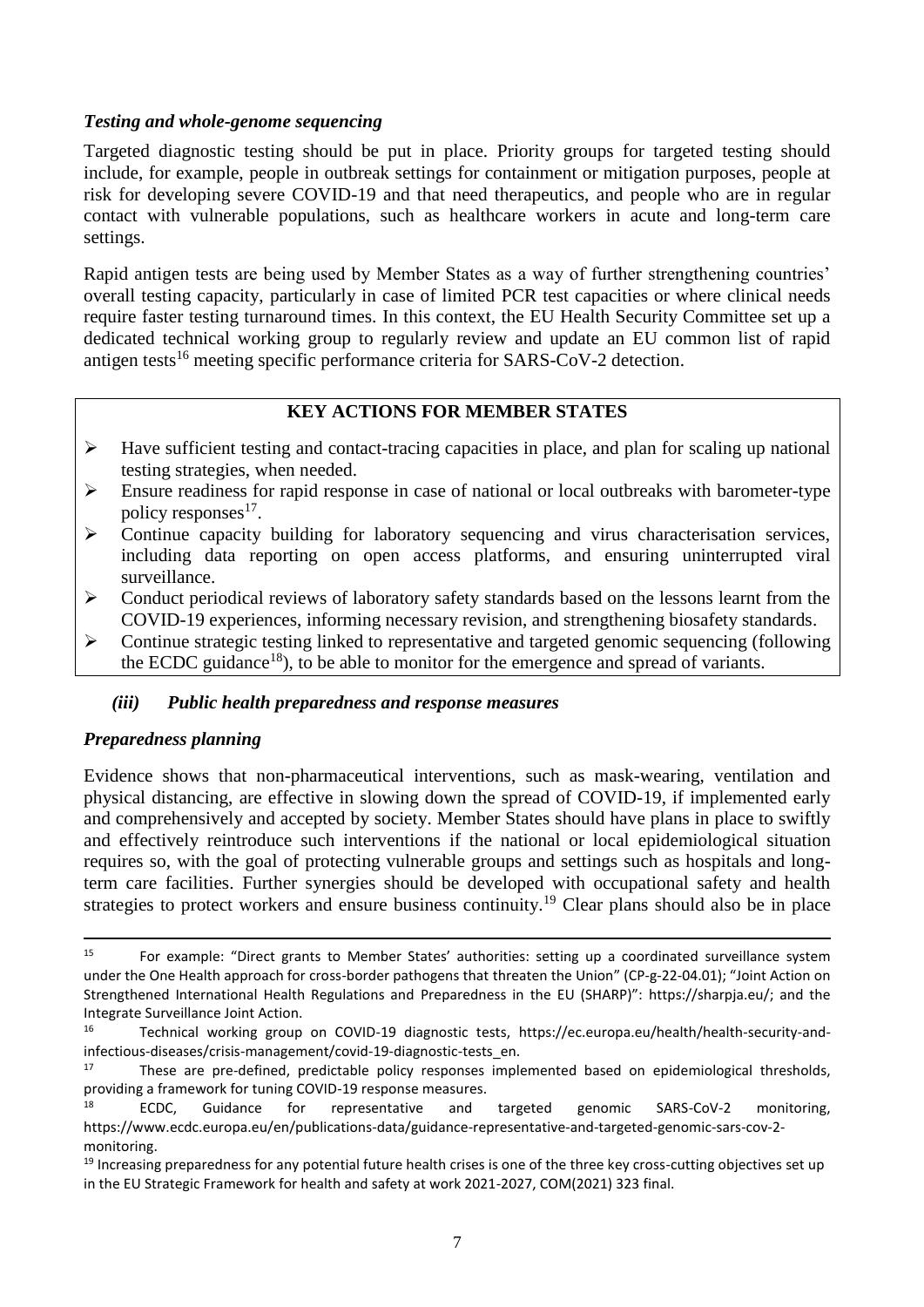managing educational settings should a new variant emerge, not only to limit further transmission among younger age groups and further transmission to vulnerable populations, but also to limit the closure of schools and their impact on the education and well-being of children.

Indoor ventilation is an area where further efforts are required. SARS-CoV-2 transmission principally occurs in indoor settings, especially when ventilation is poor. The use of devices equipped with high quality filters<sup>20</sup> should be considered by Member States, particularly in schools, high-risk and occupational settings.

# **KEY ACTIONS FOR MEMBER STATES**

- $\triangleright$  Review, ahead of autumn 2022, the effectiveness, cost-effectiveness, and social acceptability of non-pharmaceutical interventions implemented to date and prepare to contingency plans to reintroduce public health measures if needed to limit the impact of new variants of SARS- $CoV-2$ .
- Improve or maintain national healthcare system's capacity for coping with increasing numbers of cases of COVID-19 and/or seasonal influenza, including hospital/ICU capacity and adequate supplies of personal protective equipment, vaccines and therapeutics.
- $\triangleright$  Publish updated recommendations for the use of face masks in specific settings to protect people vulnerable to severe COVID-19, such as the older persons and people with underlying medical conditions.
- $\triangleright$  Ouickly increase air quality indoors with appropriate ventilation, particularly in those spaces that many people visit, reside or work in, such as healthcare facilities and schools.
- $\triangleright$  Strengthen coordination between public health and occupational safety and health authorities, including drawing up preparedness plans for future health crises in national occupational safety and health strategies.
- $\triangleright$  Optimise and invest in infection prevention and control practices in both acute and long-term healthcare settings, e.g. by ensuring the availability of sufficient and appropriately trained human resources and of materials, such as personal protective equipment.

# *Intra-EU and international travel measures*

1

The EU Digital COVID Certificate has been a success in providing citizens with a tool that is accepted and trusted across the EU. It has prevented the emergence of a fragmented system of multiple national certificates. The EU Digital COVID Certificate system is sufficiently flexible to be adapted, if necessary, to possible future developments and new scientific evidence.

Some Member States have also, based on national laws, used the EU Digital COVID Certificate at domestic level as a way to contain the spread of COVID-19, for example by requiring persons to hold a certificate to access cultural events, public transport and places of work. In addition, 37 non-EU countries and territories have joined the EU Digital COVID Certificate system and several more countries have signalled their interest or started the procedure to join, making it a global standard.

The EU Digital COVID Certificate system has proved to be key to the economic recovery, cultural and social exchange also beyond the EU borders.

<sup>20</sup> For example, standalone air-cleaning devices equipped with either HEPA (high-efficiency particulate absorbing) filters or filters with comparable efficacy and of ultraviolet germicidal irradiation (UVGI), devices in the ducts of heating, ventilation, and air conditioning systems or placed sufficiently high in rooms (upper-room UVGI).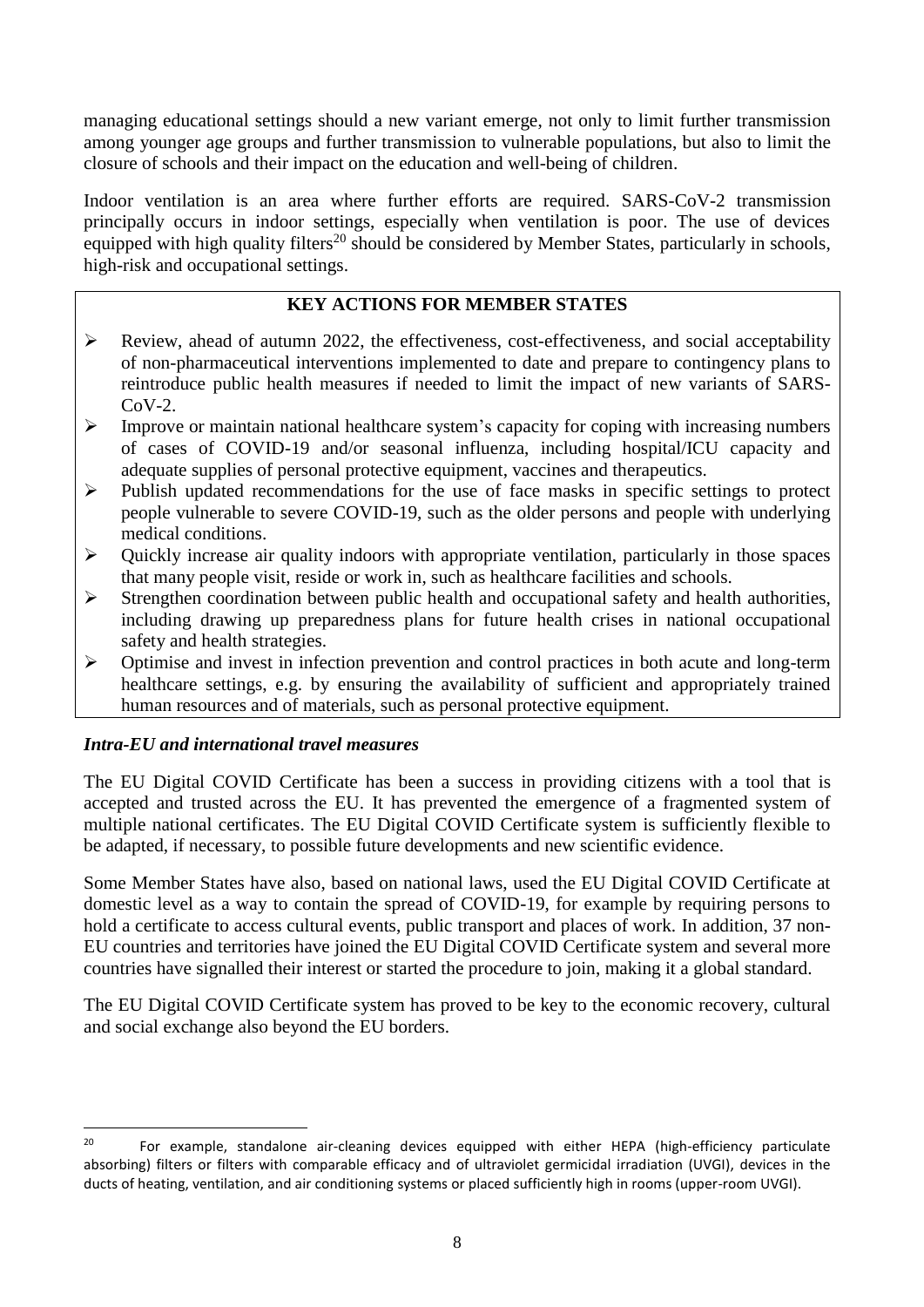As noted in Council Recommendation (EU)  $2022/107<sup>21</sup>$ , any free movement restrictions put in place in response to the pandemic, should, in accordance with the principle of necessity and proportionality, be lifted as soon as the epidemiological situation allows. As a result, many Member States no longer require intra-EU travellers to present COVID-19 certificates or impose other travel restrictions. The Commission encourages other Member States, in particular those that lift similar domestic public health measures, to lift such travel restrictions where there is no public health necessity.

The EU Digital COVID Certificate was introduced as a temporary measure initially for one year. However, as it cannot be excluded that Member States consider it necessary to reintroduce it over the course of the coming year, the Commission adopted a proposal to extend the validity of the EU Digital COVID Certificate Regulation until 30 June  $2023^{22}$ . The proposal seeks to ensure that the well-established system remains available should the epidemiological situation require its use.

Furthermore, in the context of travel from third countries, in June 2020, the Council adopted a coordinated approach to travel to the  $EU^{23}$ , which has since then been amended three times. The last amendment, adopted on 22 February 2022, provides that Member States should lift temporary restriction on non-essential travel to the EU for persons vaccinated with an EU- or WHO-approved vaccine and for persons who have recovered from COVID-19 prior to travelling to the EU. The EU Digital COVID certificates and COVID-19 certificates issued by third countries which are deemed equivalent to EU Digital COVID certificates, should be used as the primary means of proving testing and vaccination, and as the only means to prove recovery, given that they can be securely verified.

Finally, efforts to strengthen Member States' contact tracing capabilities regarding cross-border passengers should be further strengthened, where necessary and proportionate. The results from the streamlining of digital Passenger Locator Forms, from promoting the uptake of the EU digital template and application and from enabling the effective exchange passenger data among Member States encourage further simplification and improvements.

# **KEY ACTIONS FOR MEMBER STATES AND EUROPEAN PARLIAMENT**

- $\triangleright$  Lift the requirement for travellers to present EU Digital COVID Certificates as soon as the epidemiological situation allows, and in particular when lifting similar domestic measures.
- $\triangleright$  Ensure the adoption of the Commission proposal to extend the application of the EU Digital COVID Certificate Regulation.
- $\triangleright$  Lift the restrictions for travel within and into the EU, as soon as the epidemiological situation at allows and, in particular, when lifting similar domestic measures.
- $\triangleright$  Join the Passenger Locator Form exchange platform, which will greatly facilitate work in case contact-tracing of cross-border passengers becomes a priority again should the epidemiological situation require its use. For this purpose, adopt digital versions, preferably the EU digital Passenger Locator Form template and application.

<sup>&</sup>lt;sup>21</sup> Council Recommendation (EU) 2022/107 of 25 January 2022 on a coordinated approach to facilitate safe free movement during the COVID-19 pandemic and replacing Recommendation (EU) 2020/1475 (OJ L 18, 27.1.2022, p.  $110$ ).

<sup>22</sup> https://ec.europa.eu/commission/presscorner/detail/en/ip\_22\_744.<br>23 On the besis of Council Becommondation 2020/012 on the termography

<sup>23</sup> On the basis of Council Recommendation 2020/912 on the temporary restriction on non-essential travel to the EU and the possible lifting of such restriction.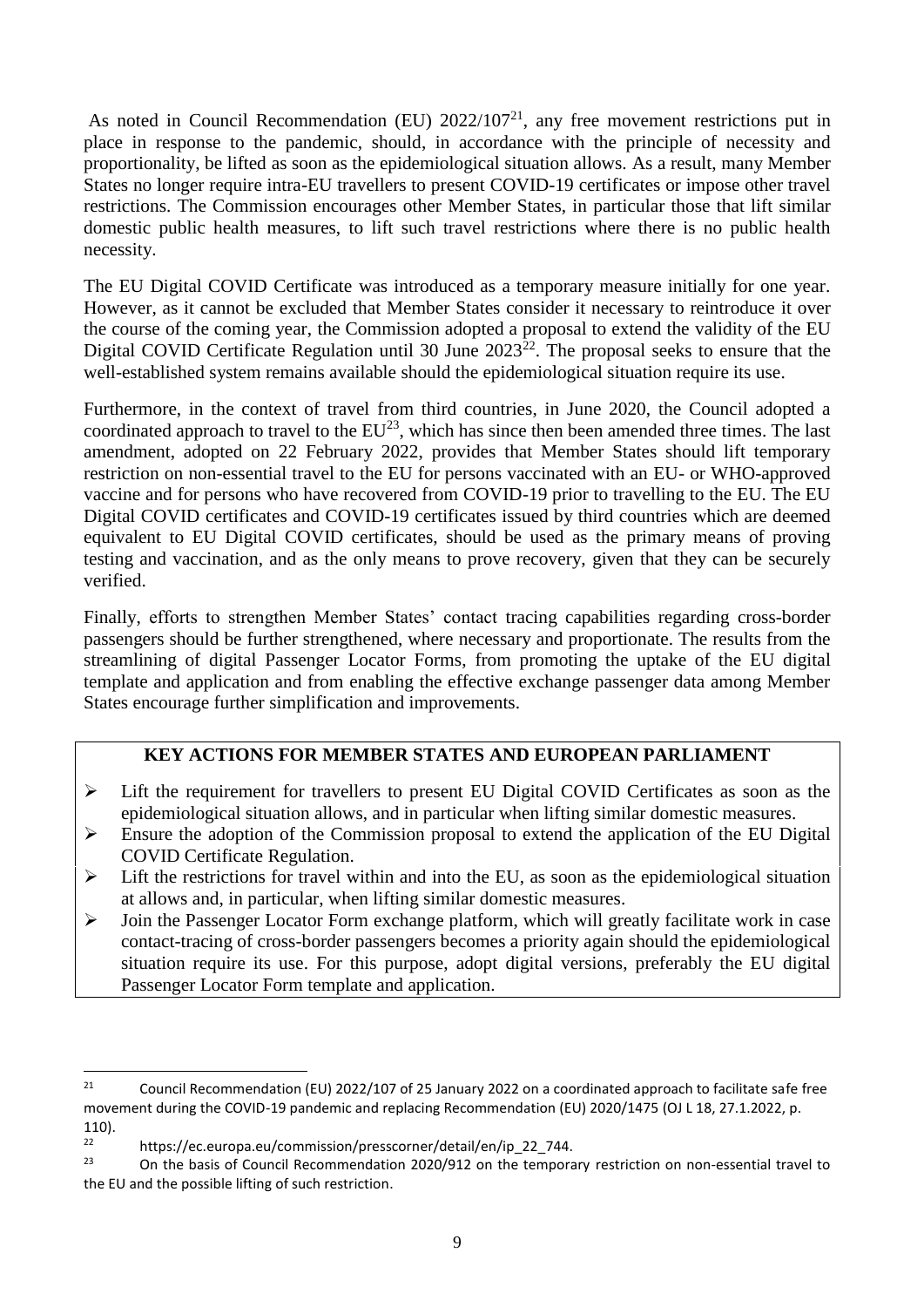# *(iv) COVID-19 vaccines, therapeutics and clinical trials*

### *COVID-19 vaccines*

A second generation of vaccines will become progressively available, offering additional and possible more effective options, including broader, more robust, and longer-lasting or better protection against infection or transmission. The Commission, working through HERA, and the European Medicines Agency, in conjunction with the EU's international partners, including the Coalition for Epidemic Preparedness Innovations, will continue working with vaccine developers to ensure a coordinated approach for second generation vaccines, meeting the needs of Member States. Moreover, at present, there are a number of vaccine developers working on combined vaccines against COVID-19 and seasonal influenza. If successful, such vaccines could prove a powerful tool for Member States.

Any regulatory flexibilities and simplifications needed for the next generation and universal vaccines against COVID-19, will be addressed by the Commission and EMA by building on the changes that were already made to the regulatory framework<sup>24</sup> as well as on existing guidance documents.<sup>25</sup>

The success of the EU Strategy for COVID-19 vaccines has led to a stable and predictable supply of vaccines, which combined with plateauing vaccination rates, has accumulated unused doses. Therefore, the focus of the Commission and the Member States has now shifted towards working closely with manufacturers to align supply and demand in the most optimal way.

# **EU INITIATIVES AND ACTIONS**

- Develop a strategy for the next generation COVID-19 vaccines encouraging coordination between public health actors, experts and researchers in this regard.
- $\triangleright$  Support projects on the development of the next generation of vaccines in the frame of Horizon Europe work programme 2022.<sup>26</sup>
- Identify promising candidates for the next generation of COVID-19 vaccines and mobilise all available instruments to support their development.
- Promote research on new vaccine formulations and investment in world class infrastructures.
- Continue working with vaccine developers and international partners to address the accumulation of unused vaccine doses.

# *COVID-19 therapeutics*

**.** 

The EU Strategy on COVID-19 therapeutics<sup>27</sup> aims to build a broad portfolio of safe and effective COVID-19 therapeutics. It covers the full lifecycle of medicines from research, development, selection of promising candidates, fast regulatory approval, manufacturing and deployment to final use. To date, eight COVID-19 therapeutics of different categories have been authorised addressing different stages and severity of the disease, which are suitable for application either at home or in hospital.

<sup>&</sup>lt;sup>24</sup> Commission Delegated Regulation (EU) 2021/756 of 24 March 2021 amending Regulation (EC) No 1234/2008 concerning the examination of variations to the terms of marketing authorisations for medicinal products for human use and veterinary medicinal products, OJ L 162, 10.5.2021, p. 1–3.

<sup>&</sup>lt;sup>25</sup> https://ec.europa.eu/health/system/files/2021-09/guidance\_regulatory\_covid19\_en\_0.pdf.

<sup>26</sup> https://ec.europa.eu/info/funding-tenders/opportunities/portal/screen/opportunities/topic-details/horizonhlth-2022-disease-06-03-two-stage.

<sup>27</sup> Commission Communication: EU Strategy on COVID-19 therapeutics, COM(2021) 355 final/2.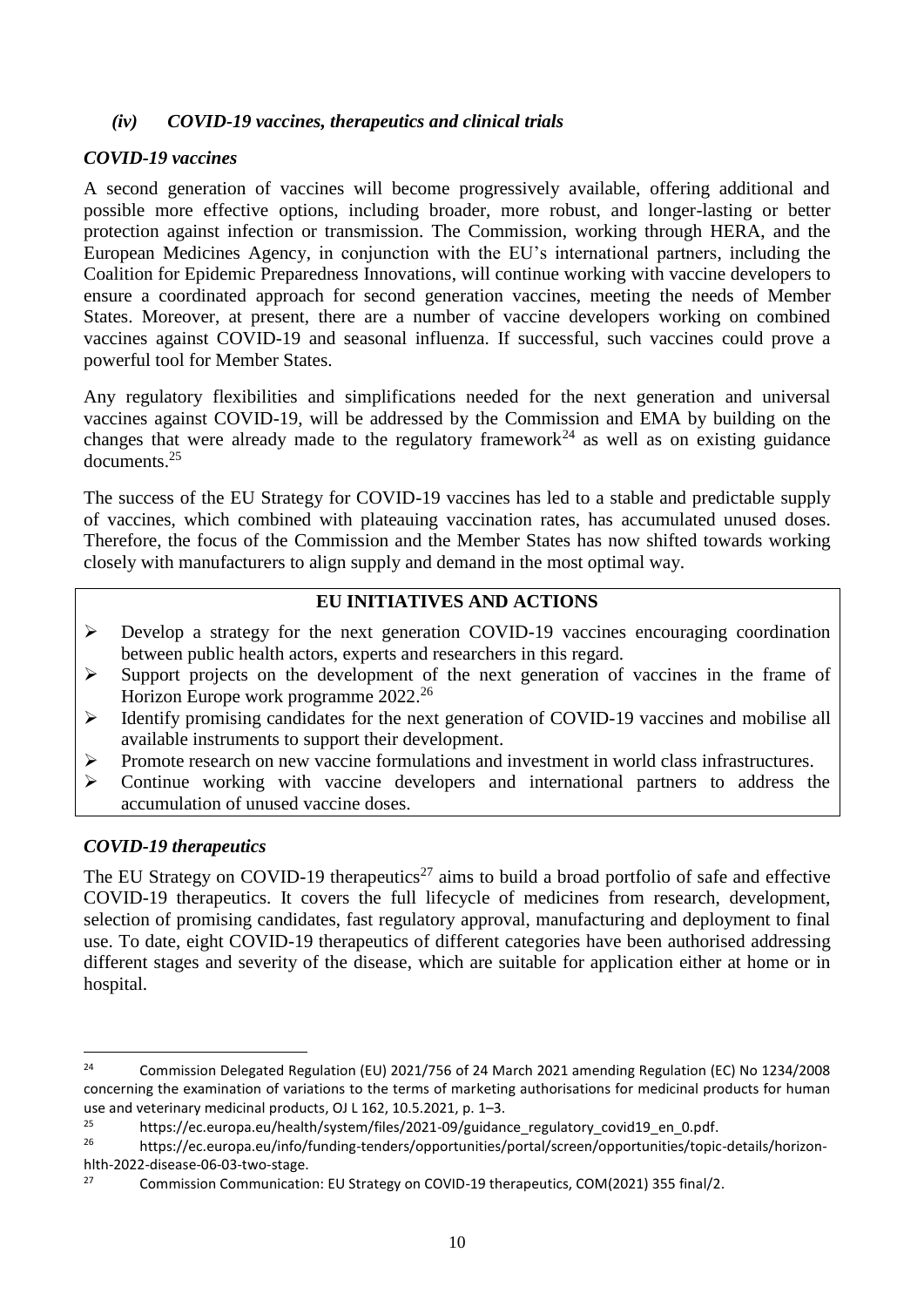The Commission is supporting Member States to have access to therapeutics and has concluded four Framework Contracts that have ensured the availability of therapeutics in a number of Member States.

The Commission is also prioritising work on new therapeutics, including through the expert group on COVID-19 therapeutics, a subgroup of the European expert group on SARS-CoV-2 variants. It will continue its work on horizon-scanning for promising therapeutics, in close conjunction with Member States, to identify those that potentially offer the most benefits to patients.

New therapeutics should preferably be easier to store and administer. This could be particularly important for use in low-income countries and thus bring benefits to addressing COVID-19 at the global level. In parallel to work on new therapeutics, surveillance of viral resistance (e.g. to monoclonal antibodies or antiviral drugs) is necessary to choose appropriate therapies and to monitor the spread of resistant virus in the population. Surveillance of the potential emergence of antiviral resistance is thus critical during the COVID-19 pandemic.

# **EU INITIATIVES AND ACTIONS**

- $\triangleright$  Work with Member States to identify priorities for further Joint Procurements for therapeutics and strengthen the integration with established national and EU processes.
- $\triangleright$  Further enable the coordinated assessment of new therapeutic compounds in large-scale European adaptive platform trials, through the joint access advisory mechanism.
- $\triangleright$  Foster research and development for COVID-19 therapeutics. HERA will explore possibilities to support projects targeting the development of antivirals.

# *Clinical trials*

**.** 

Due to the increasing need of developing new vaccines and therapeutics, clinical trials have become more important than ever. Large, multi-national clinical trials are regarded as the best approach to generate adequate clinical evidence in the shortest time for regulatory decisions. The COVID-19 pandemic has shown that there is a need for a faster and more robust procedure for a coordinated approval of multi-national clinical trials by Member States to avoid fragmentation, when small, mono-national trials are competing for the same resources and patient populations.

To enable large-scale multi-national trials for COVID-19 in Europe, addressing the specific public health needs of our continent, two European clinical trial networks have been established under Horizon 2020: one for therapeutics and one for vaccines. In addition, the joint access advisory mechanism supports an efficient use of resources between the trials and avoids duplication of efforts. The vaccine trial network includes public health focused vaccine trials in the elderly, in the general adult population and in children<sup>28</sup>. Moreover, in January 2022, the European Commission, EMA, and the Heads of Medicines Agency launched ACT EU bringing together clinical research stakeholders to enable bigger, faster and better clinical trials $^{29}$ .

The swift approval of large-scale clinical trials in the EU is also part of the EU Strategy on COVID-19 therapeutics, and a joint action<sup>30</sup> was launched to implement the fast-tracked assessment and approval of multinational trials for COVID-19 therapeutics. Moreover, the competence of the EMA

<sup>&</sup>lt;sup>28</sup> EU-COVAT-1 AGED, EU-COVAT-2 BOOSTAVAC and EU-COVPT-1 CoVacc

<sup>29</sup> https://ec.europa.eu/health/system/files/2022-01/medicinal\_accelerating-clinical-trials-eu\_en.pdf.<br>2023: https://ec.europa.eu/health/system/files/2022-01/medicinal\_accelerating-clinical-trials-eu\_en.pdf.

<sup>30</sup> Kick off meeting, 3 February 2022: https://ec.europa.eu/health/events/joint-action-support-coordinatedand-expedited-assessment-clinical-trials-covid-19-therapeutics\_en.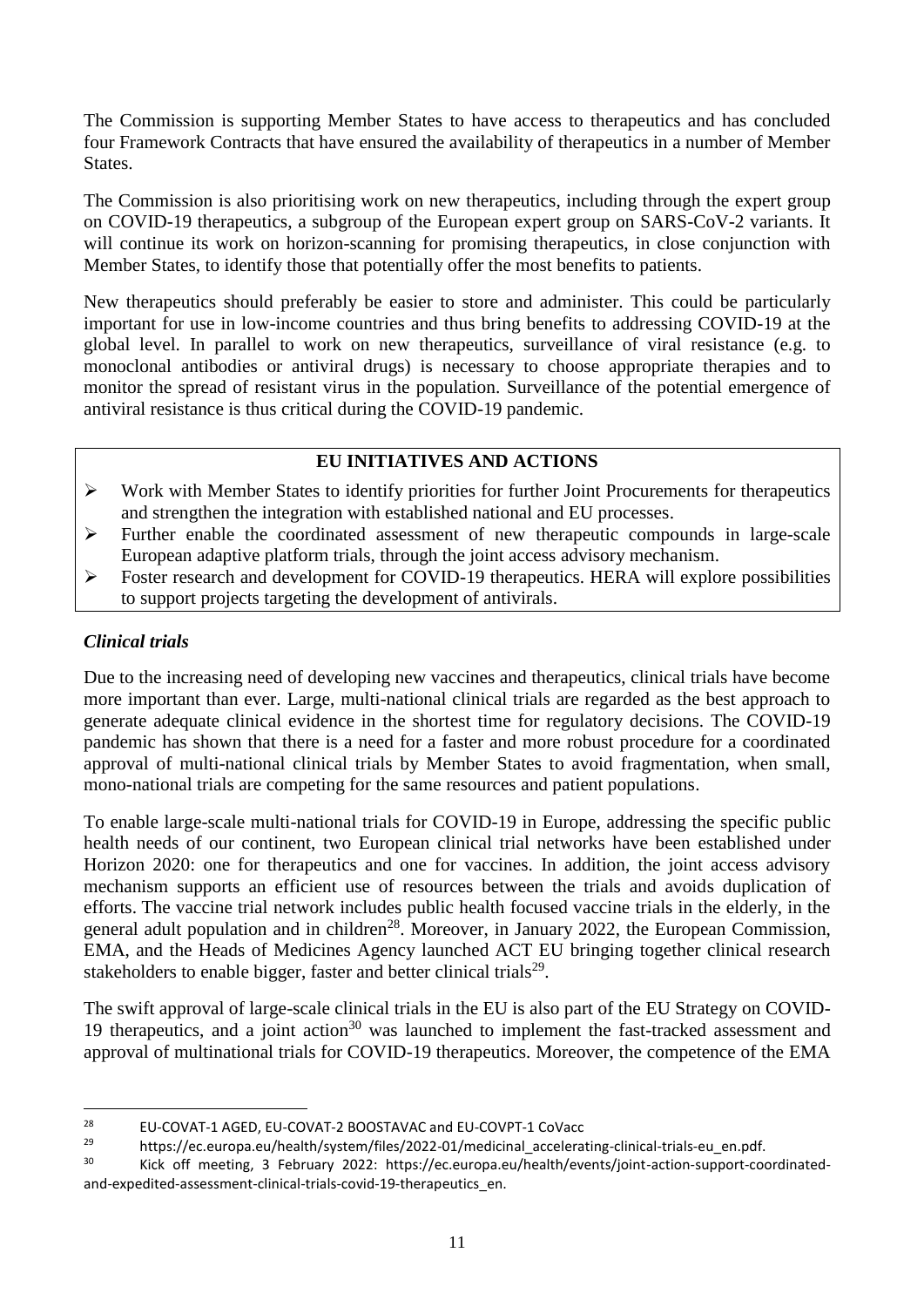emergency task force was extended to include support for cooperation between sponsors to enable large-scale platform trials in public health emergencies.

As global actors, European regulators are contributors to the ongoing revision of the guideline on Good Clinical Practice of the International Council for Harmonisation of Technical Requirements for Pharmaceuticals for Human Use and support the work within the International Coalition of Medicines Regulatory Authorities to facilitate the international acceptability of large-scale platform trials to address health emergencies $31$ .

# **EU INITIATIVES AND ACTIONS**

- Strengthen the national capacity in EU/EEA countries to undertake research and contribute to multi-country clinical trials during a crisis; priority should be given to the timely implementation of European multi-state trials.
- $\triangleright$  Monitor the full and timely implementation of the Clinical Trials Regulation with the development and regular publication of Key Performance Indicators.
- $\triangleright$  Support the coordinated and harmonised conduct and regulatory oversight of the EU-funded COVID-19 therapeutic platform trials under the Clinical Trials Regulation.
- $\triangleright$  Implement the ACT-EU initiative strengthening clinical trials that deliver evidence for decision-making, including on vaccines and therapeutics for public health crises and pandemics.
- $\triangleright$  Implement the EU4Health Joint Action for fast-tracked approval of COVID-19 therapeutic trials and the development of a harmonised procedure for expedited and coordinated assessment of clinical trial applications between Member States in case of future emergencies.

# *(v) Resilient supply chains throughout the pandemic*

While vaccine production capacity currently meets demand, vigilance remains needed for supply chain bottlenecks, not only for vaccines, but also for other medical countermeasures and their input materials. Collaboration with global partners continues, such as through the Joint EU-U.S. Taskforce on COVID Manufacturing and Supply Chains.

Moreover, in order to maintain a part of the newly created production capacity in the EU for future health emergencies, the Commission has announced today the launch of EU FAB, a network of ever-warm production capacity for vaccines.<sup>32</sup> The Commission is launching the procurement procedure to ensure that sufficient and agile manufacturing capacities for different vaccine types are kept operational and can be readily activated in times of crisis.

Beyond the health industrial ecosystem, further vigilance is also needed on the impact of the next phases of the pandemic on supply challenges in other industrial ecosystems, for instance due to the impact of local lockdowns or staff shortages on logistics. Close collaboration with stakeholders across industrial ecosystems remains important.

The COVID-19 pandemic has also highlighted broader challenges for the Single Market in case of unforeseen demand or supply shocks. Enhanced information-sharing and better communication channels could have made for better management of the emergency response in specific sectors of strategic importance. These aspects, amongst others, will be further assessed in the impact assessment of the Commission's forthcoming proposal on the Single Market Emergency **Instrument** 

<sup>&</sup>lt;sup>31</sup> https://www.thelancet.com/journals/laninf/article/PIIS1473-3099(22)00061-5/fulltext.

 $32$  See the prior information notice published on 17 September 2021: https://ted.europa.eu/udl?uri=TED:NOTICE:467537-2021:TEXT:EN:HTML&src=0.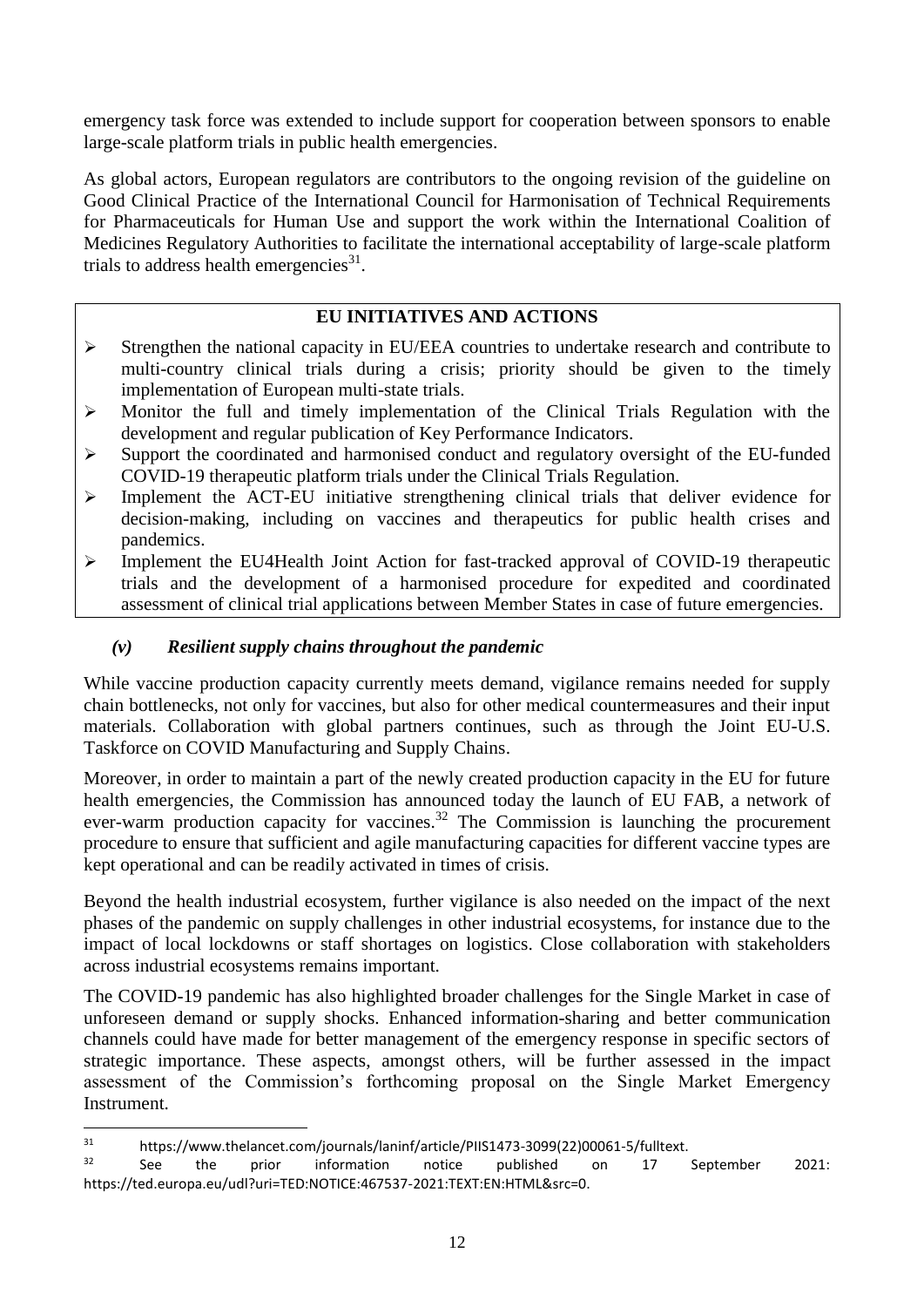# **EU INITIATIVES AND ACTIONS**

- $\triangleright$  Continued industry outreach on the impact of pandemic measures around the world on the availability of critical materials.
- $\triangleright$  Launch EU FAB, a network of ever-warm single and/or multi-technology production facilities in Europe for the production of vaccines.
- $\triangleright$  Continue supply chain monitoring for critical medical countermeasures and their input materials, notably in collaboration with global partners, including through the Joint EU-U.S. Taskforce on COVID Manufacturing and Supply Chains.

# *(vi) Addressing mis- and disinformation*

The pandemic has been exploited by foreign actors to feed off and deepen insecurities, fears and genuine concerns of citizens for their own advantage. Such information manipulation and interference, including disinformation, has threatened the effective response to the pandemic and undermined public trust in the institutions dealing with the COVID-19 pandemic. For more than two years, the Commission and the High Representative have been supporting Member States to promote trust-worthy content, identify and respond to information gaps, engage in countering information manipulation and interference activities, and attempts by state and non-state actors to exploit the crisis and put citizens' lives at risk.

In response to the massive spread of false and/or misleading information in an unintentional manner, the EU and Member States have stepped up their communications efforts to provide timely and factual information about the pandemic and the measures taken. The EU has increased its cooperation, both within the EU Institutions and in particular with EU Member States, stakeholders from civil society and industry through the Rapid Alert System (RAS), to share information, analysis and best-practices on how to strategically communicate and raise resilience against pandemic-related information manipulation as well as cooperate in the framework of the EU's Code of Practice. The European Union has also published a Joint Communication on COVID-19 Disinformation<sup>33</sup>. Due to the global scale and impact of information manipulation and interference in the context of the pandemic, the EU has also closely worked together with international partners, in particular the G7 Rapid Response Mechanism, to share insights into such activity and exchange on response options.

# **KEY ACTIONS FOR MEMBER STATES**

- Ensure a continued, consistent and repeated messaging to reduce mis- and disinformation surrounding COVID-19, supported in particular by a monitoring of the information environment and trends to react and share accordingly.
- Prepare clear messages on balanced non-pharmaceutical interventions, the need for vaccination, and the possible re-introduction of measures based on the best available science.
- $\triangleright$  Put in place specific community engagement arrangements, for better understanding concerns and risk perception. Consider behavioural insight studies, especially for understanding the acceptance of vaccines – against COVID-19 as well as influenza – to be able to optimise their uptake.
- Prepare communication strategies for possible up-coming needs of additional doses of COVID-19 vaccines with new or modified vaccines.
- $\triangleright$  Keep sharing analysis and assessments of foreign information manipulation and interference related to the pandemic via the EU's Rapid Alert System.

 $33<sup>3</sup>$ Joint Communication: Tackling COVID-19 disinformation - Getting the facts right, JOIN/2020/8 final.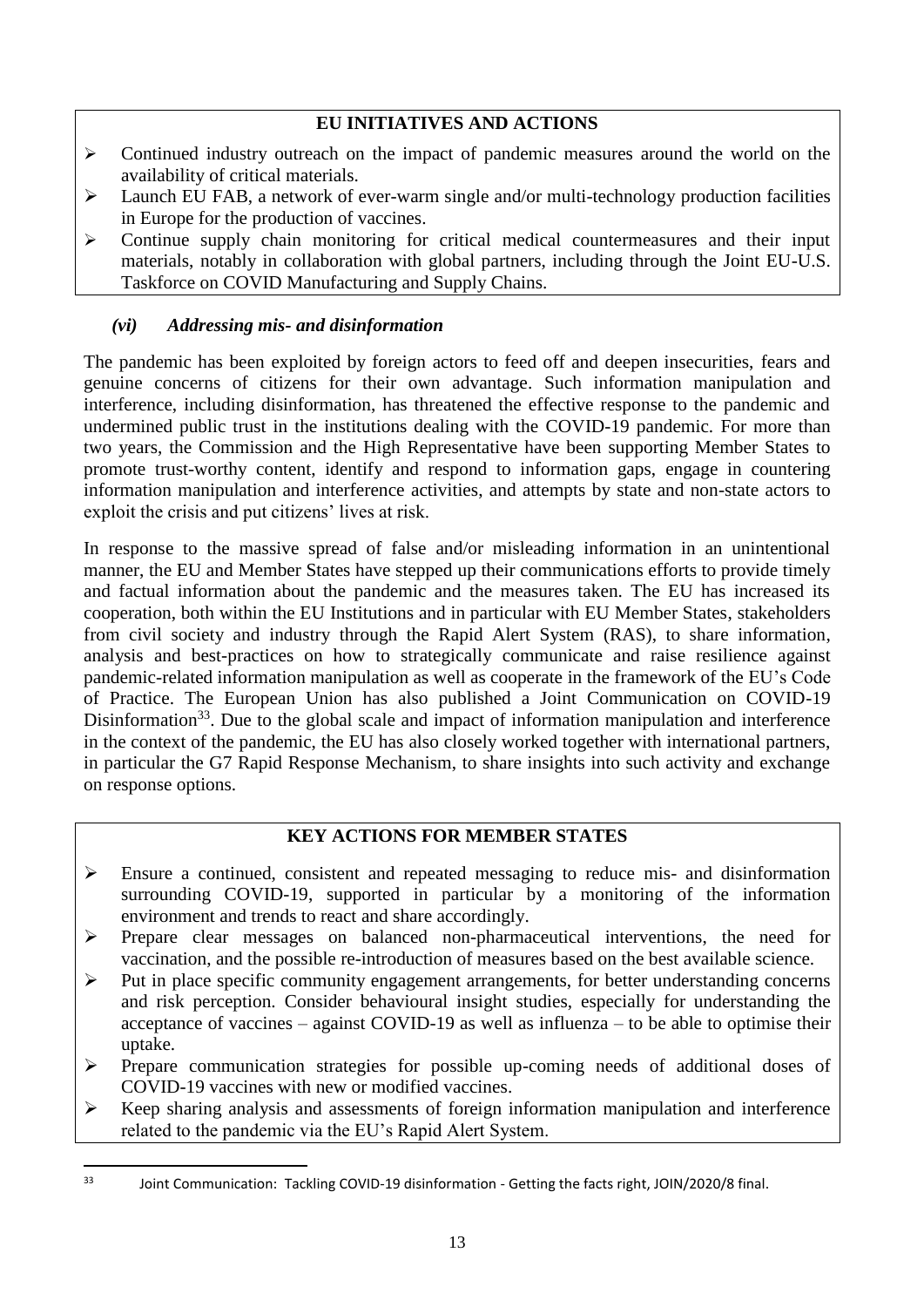# **EU INITIATIVES AND ACTIONS**

- $\triangleright$  The Commission and the High Representative will continue to build on the actions listed in the Joint Communication on COVID-19 disinformation and the European Democracy Action Plan<sup>34</sup> to increase resilience to mis- and disinformation in the longer term. This includes facilitating the exchange of coronavirus-related communication materials between EU institutions and Member States<sup>35</sup>, as well as monitoring, analysing and swiftly reacting to threats to public health.
- $\triangleright$  Through the strengthened Code of Practice on Disinformation<sup>36</sup> the Commission will enhance cooperation with online platforms and support European fact checkers.
- The Commission is supporting research for understanding how misinformation and information manipulation that may impact vaccine uptake. The need for further research will be assessed.

# *(vii) Global dimension: solidarity and governance*

The EU, its Member States and financial institutions, acting as Team Europe, have been at the forefront of the global response to COVID-19 pooling resources and expertise.

The EU has led the way in global solidarity as the world's largest exporter of COVID-19 vaccines, with over 2.1 billion finished doses exported to 166 countries by March 2022, about two-thirds of its overall manufacturing to date, starting from the very early stages of the pandemic. An export authorisation mechanism, in the meantime replaced by a monitoring mechanism, has ensured transparency of vaccines exported and compliance by manufacturers with their obligations in the Purchase Agreements signed with the EU, which included commitments to make vaccines available internationally for ending the global pandemic.

Team Europe has committed close to EUR 6 billion to the ACT-A Accelerator, of which over EUR 4 billion to COVAX, the vaccine pillar, in grants and loans for vaccines purchase for low and lower middle-income countries. The COVAX Humanitarian Buffer that aims to enable vaccination in fragile contexts and difficult-to-reach areas has been supported with EUR 10 million so far. The EU has pledged at least 700 million doses of COVID-19 vaccines for donations to partner countries, of which over 474 million have already been shared. Moreover, it has made its EU Strategy on COVID-19 therapeutics is scalable for the benefit of COVID-19 patients globally. More generally, Team Europe has mobilised over EUR 46 billion to support partner countries in facing the health and socio-economic impact of the pandemic.

With a large supply of vaccines available, the challenge is shifting from providing high numbers of doses to administer these and help countries address their specific challenges in doing so. Team Europe has so far mobilised EUR 1 billion<sup>37</sup> to this end. The Vaccine Support Package presented at the African Union-European Union Summit (AU-EU Summit) in February 2022 covers supply, ancillary material, and delivery support. It will be adapted in response to countries' specific and changing needs. The EU calls for enhanced coordination of international efforts to strengthen

<sup>&</sup>lt;sup>34</sup> Commission Communication on the European democracy action plan, COM/2020/790 final.<br><sup>35</sup> Through the internal Network Against Disinformation and the Papid Alert System (PAS)

<sup>&</sup>lt;sup>35</sup> Through the internal Network Against Disinformation and the Rapid Alert System (RAS).<br><sup>36</sup> Commission Communication European Commission Cuidence an Streagthering the

<sup>36</sup> Commission Communication, European Commission Guidance on Strengthening the Code of Practice on Disinformation, COM/2021/262 final.

https://ec.europa.eu/commission/presscorner/detail/en/fs\_22\_870.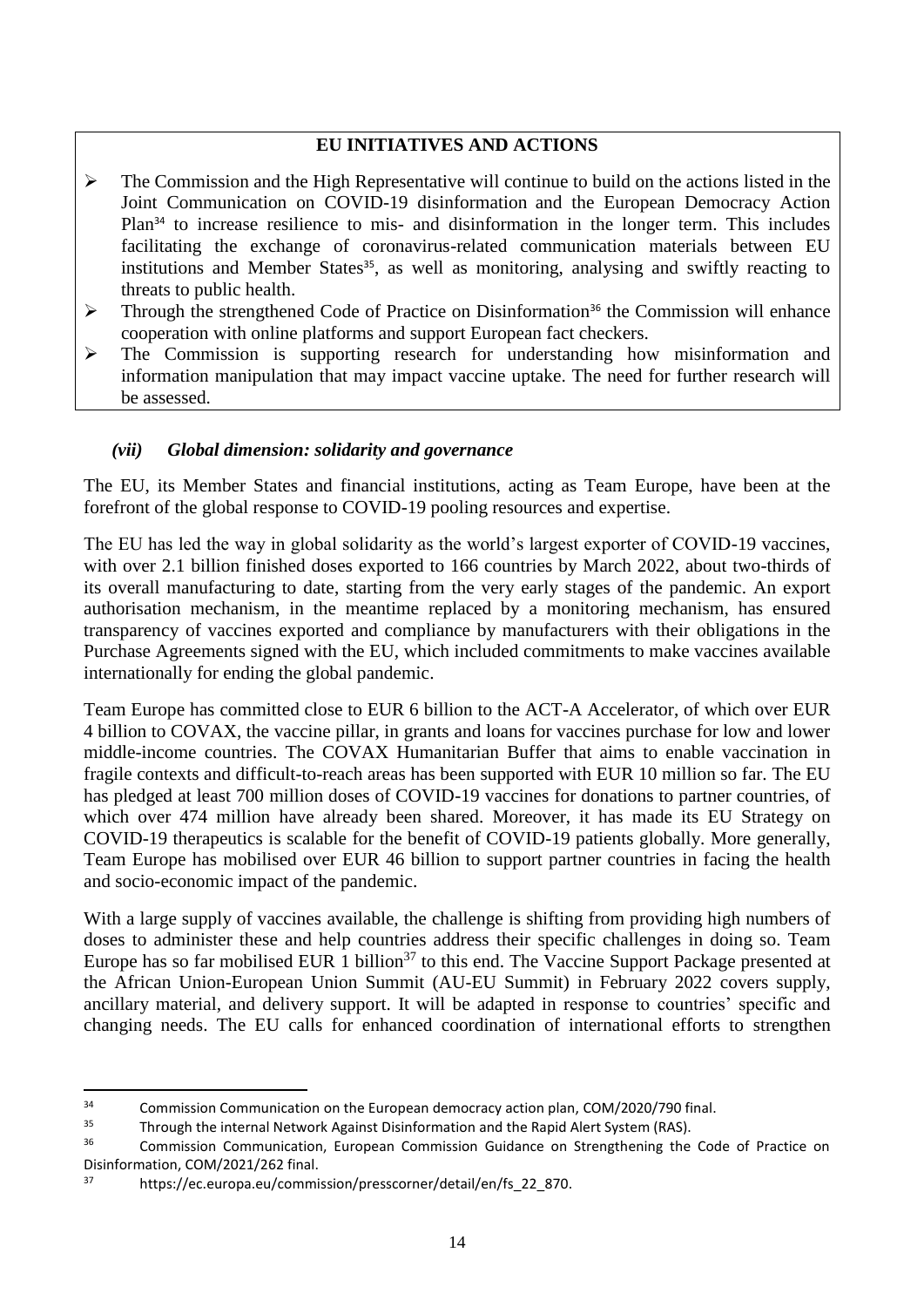countries' capacity for effective use and administration of vaccines, such as through the Global Action Plan and its Lines of Efforts.

In parallel, the EU is following up on the conclusions from the AU-EU Summit together with African partners, including on the implementation of the Team Europe initiatives to boost the manufacturing of vaccines, medicines and health technologies in Africa (MAV+) and to further strengthen health systems and regulatory frameworks. The Commission will further enhance collaboration with the Africa Centres for Disease Control and Prevention (Africa CDC) and the African Medicines Agency (AMA), particularly aiming to further increase African health systems' resilience and promote regional cooperation, also in other regions of the world.

Work will continue across the Western Balkans and Eastern Partnership countries to strengthen the capacity of health systems to deal with local outbreaks of COVID-19 as well as other communicable diseases.

The experience with the COVID-19 pandemic has highlighted the need for reforms to the global health architecture and for the international community to respond to future pandemics collectively, effectively and immediately. Following the EU's advocacy, for a new legally binding international instrument on pandemic prevention, preparedness and response<sup>38</sup>, negotiations have now started. Such an instrument should be a game changer for the global health framework by addressing the gaps exposed by the COVID-19 pandemic.

This goes hand in hand with the need to ensure better compliance and implementation of the International Health Regulations, and to strengthen the WHO including though sustainable and adequate financing to deliver on its mandate.

In continuing its leading role to improve the global health landscape, the EU will pursue multilateral efforts. The COVID-19 Summit convened on 12 May by the United States will be an occasion to enhance global cooperation. Furthermore, building on the Global Health Summit on May 2021, the Commission will convene the first Global Health Policy Forum with civil society organisations in the next months.

In addition, through the WTO, the EU is seeking to reinforce the resilience of global trade in essential products by encouraging its trade partners to undertake commitments to restrain from export restrictions of essential goods, ensure greater transparency of trade measures and facilitate trade in time of crisis. The EU is also actively working to reach an agreement on the role of intellectual property as part of a comprehensive trade and health approach by the  $12<sup>th</sup>$  WTO Ministerial Conference.

# **EU INITIATIVES AND ACTIONS**

- $\triangleright$  The EU will continue to pursue, in coordination with international partners, its leading role in the global response to COVID-19, adapting its efforts to the evolving context – notably by providing a further comprehensive vaccine support package to Africa based on supply, ancillary material and delivery support.
- $\triangleright$  Team Europe will continue to support access to adequate healthcare for all populations and stronger health systems in partner countries in all regions to detect, treat and prevent diseases, and respond to the current and future epidemics and pandemics, notably through strengthened local pharmaceutical production and through a One Health approach. The EU will invest over

<sup>38</sup> https://www.who.int/news-room/commentaries/detail/op-ed---covid-19-shows-why-united-action-isneeded-for-more-robust-international-health-architecture.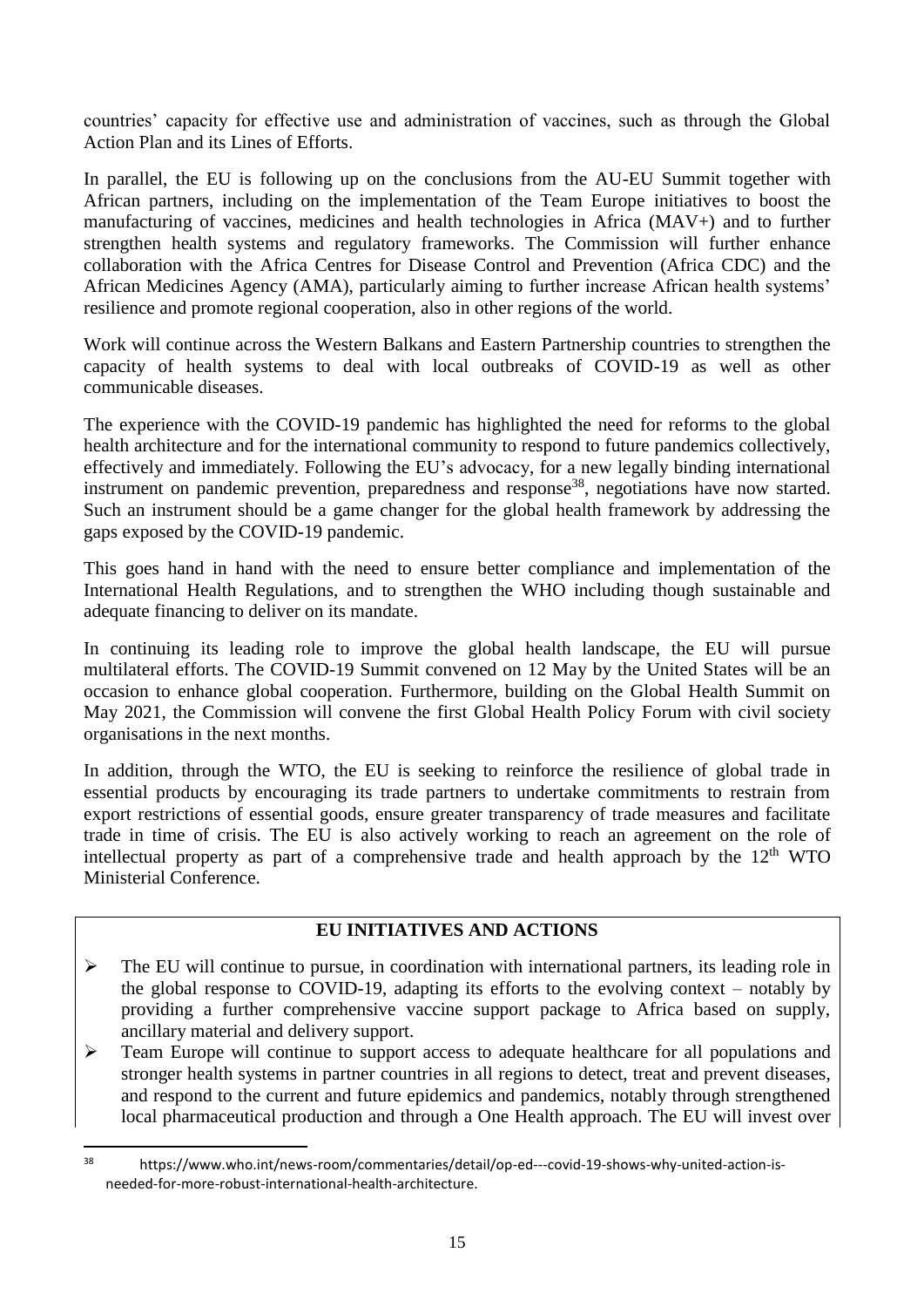EUR 1 billion to strengthen health systems and at least EUR 1 billion to support local manufacturing of health products in Africa.

- $\triangleright$  The EU will continue supporting the Western Balkans and the Eastern Partnership and African countries in strengthening their health systems, including targeted service delivery, primary and secondary care, health workforce and health information systems, and a basic package of essential services to withstand shocks, to enable early warning of disease outbreaks and to prevent anti-microbial resistance.
- $\triangleright$  The EU will continue to encourage its partners in the Western Balkans to join the activities under the EU4Health programme, to be signatories to the EU Joint Procurement Agreement (which should also be opened to DCFTA countries 39 in the Eastern partnership), and, alongside Ukraine (and other DCFTA countries) to be able to participate in the Health Security Committee as observers.
- $\triangleright$  The EU will support and drive multilateral efforts to learn the lessons from the current pandemic by improving global health strategies, the global health architecture and the International Health Regulations.
- $\triangleright$  The EU will engage with trade partners in the run-up to the 12th Ministerial Conference of the World Trade Organisation to ensure the continuing availability of necessary materials through open supply chains and trade and to actively support work in the WTO on the response to the pandemic, including on intellectual property aspects.

# **4. MEASURES TO BE TAKEN IN THE MEDIUM AND LONG TERM**

COVID-19 has created long-term challenges that the EU needs to address in order to be better equipped to sustainably address health threats posed by infectious diseases. Building on the shorterterm actions set out in the previous chapter, opportunities exist to further enhance, by taking a One Health approach, pandemic preparedness and strengthen coordination in responses between Member States as well as at the global level.

Furthermore, the Commission will continue supporting additional preparedness measures under the Union Civil Protection Mechanism further developing its rescEU strategic reserve of medical equipment.

It is important to ensure an alignment between COVID-19 recovery measures and long-term climate, environmental and social goals, to build back better.

Looking ahead, the ECDC has provided an analysis on qualitative long-term scenarios that demonstrate a wide range of possible outcomes, as shown below. In mid-April 2022, the recent resurgence observed in Europe appeared to be slowing down. This, combined with signs that the sustained transmission recently observed among older populations may not translate into rates of severe disease as significant as those seen earlier, results in a current situation that lies between 'a diminished threat', and 'regular reinfections' scenarios. It will have to be seen which scenario will hold in the long-term.

### **Five possible phases: Long-term scenarios for the development of the COVID-19 pandemic**

| A diminished threat  | Regular<br><b>reinfections</b> | <b>Barely manageable</b><br>winters | <b>Unmanageable</b><br>winters | A new pandemic         |
|----------------------|--------------------------------|-------------------------------------|--------------------------------|------------------------|
| $\bullet$ COVID-19   | • New immune-                  | • The virus outpaces                | • There is sufficient          | • Under this scenario, |
| hospitalisations and | evading variants               | vaccines and our                    | waning of immunity             | the persistent threat  |
| mortality has        | continue to emerge,            | immune system's                     | and viral evolution            | of emergence of        |
| become and           | driving frequent               | protection against                  | to regularly lead to           | novel pandemic         |

<sup>&</sup>lt;sup>39</sup> The Deep and Comprehensive Free Trade Areas (DCFTA) are three free trade areas established between the European Union, and Georgia, Moldova, and Ukraine respectively.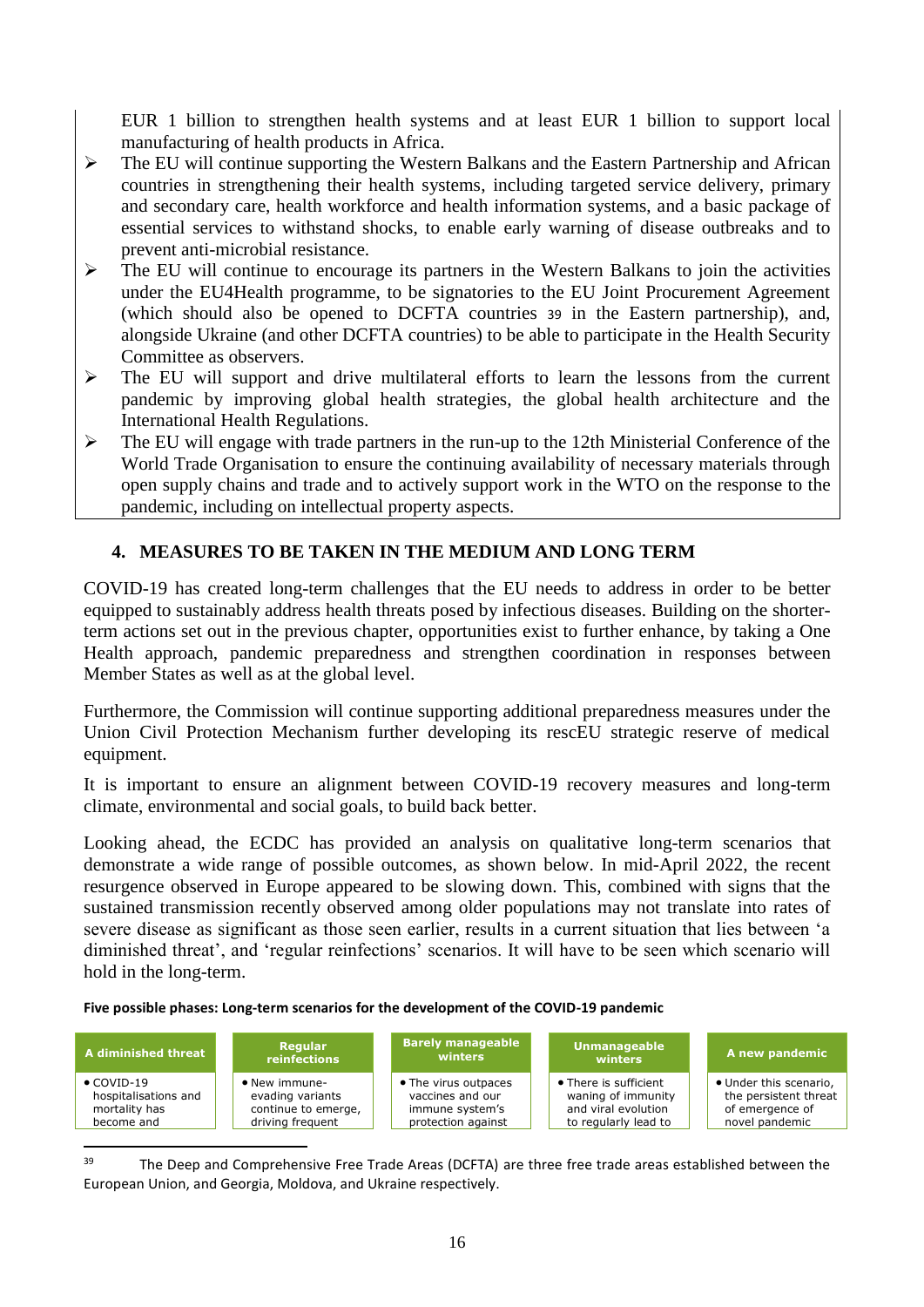| remains very low.<br>$\bullet$ COVID-19 is<br>deemed across the<br>EU/EEA to be<br>routinely<br>manageable. | reinfections.<br>· Although COVID-19<br>mortality remains<br>relatively low,<br>waning immunity is<br>apparent and there<br>are non-negligible<br>rates of<br>hospitalisations and<br>mortality among at-<br>risk populations. | infection and<br>onward<br>transmission.<br>$\bullet$ SARS-CoV-2<br>variants emerge<br>with higher intrinsic<br>severity, combined<br>with waning<br>immunity.<br>$\bullet$ A declining<br>willingness among<br>the population to<br>take additional<br>vaccine doses also<br>contributes to<br>significant winter-<br>time strains on<br>healthcare systems. | hospitalisation rates<br>among the general<br>population that<br>exceed healthcare<br>system capacities.<br>• Such circumstances<br>would require<br>stricter population-<br>level NPIs, but these<br>are highly unpopular<br>and poorly adhered<br>to, and thus<br>mandatory<br>measures have been<br>effectively<br>abandoned.<br>• General vaccination<br>fatique. | strains is eventually<br>realised.<br>• Return to 'flattening<br>the curve'<br>approaches for<br>buying time to<br>introduce revised<br>vaccine.<br>• The (re)imposition<br>of stringent<br>restrictions in an<br>already pandemic-<br>fatiqued population<br>would require<br>careful assessment. |
|-------------------------------------------------------------------------------------------------------------|--------------------------------------------------------------------------------------------------------------------------------------------------------------------------------------------------------------------------------|---------------------------------------------------------------------------------------------------------------------------------------------------------------------------------------------------------------------------------------------------------------------------------------------------------------------------------------------------------------|-----------------------------------------------------------------------------------------------------------------------------------------------------------------------------------------------------------------------------------------------------------------------------------------------------------------------------------------------------------------------|----------------------------------------------------------------------------------------------------------------------------------------------------------------------------------------------------------------------------------------------------------------------------------------------------|
|-------------------------------------------------------------------------------------------------------------|--------------------------------------------------------------------------------------------------------------------------------------------------------------------------------------------------------------------------------|---------------------------------------------------------------------------------------------------------------------------------------------------------------------------------------------------------------------------------------------------------------------------------------------------------------------------------------------------------------|-----------------------------------------------------------------------------------------------------------------------------------------------------------------------------------------------------------------------------------------------------------------------------------------------------------------------------------------------------------------------|----------------------------------------------------------------------------------------------------------------------------------------------------------------------------------------------------------------------------------------------------------------------------------------------------|

# *Tackling wider health impacts of the pandemic, including "long COVID"*

The complex, direct and indirect health impacts of the COVID-19 pandemic are so far only partly understood. Reaching a full understanding of such health impacts will require further data collection and analysis in the coming years. Moreover, the magnitude of the public health, economic and social issues related to people suffering from post-COVID-19 condition, also referred to as "long-COVID", needs to be understood.

It will be important to increase the focus on healthcare system resilience adaptability in terms of financial and human resources, as well as allocated goods for healthcare delivery. Additionally, to better enable planning of healthcare need, we must improve our understanding of excess mortality and morbidity levels observed during the pandemic, which will also relate to backlogs in non-COVID care. Similarly, more efforts should be made at all levels to tackle conditions that have shown to increase the risk of severe outcomes from COVID-19 such as obesity and diabetes.

In parallel, the burden of the pandemic on mental health has increased, as reflected in a significant rise of reported anxiety and depressive disorders in most European countries. Available data suggest that the impact of the COVID-19 pandemic on people's mental health has been especially marked in children<sup> $40$ </sup> and young people, women, and vulnerable groups such as older people, and people with underlying health conditions or disabilities $41$ .

The Commission launched in February 2022 a call for proposals for projects to support the mental health of vulnerable children and young people<sup>42</sup>, each to be funded with a EUR 4 million grant, and also contributing to the European Year of Youth. On 4 May, the 2021 EU Health Award will reward community-based initiatives alleviating the mental health impact of COVID-19. Up to EUR 750 000 is available to help roll out two practices tackling mental health challenges during COVID-19.

# *Speeding up digitalisation in health*

**.** 

The COVID-19 pandemic has clearly demonstrated the importance of digital services and has triggered a huge acceleration in the uptake of digital tools, including for public health and in

<sup>40</sup> UNICEF's 2021 report on 'The State of the World's Children' was dedicated to mental health. It warned that children and young people may feel the negative impact of the pandemic on their mental health for many years to come: https://www.unicef.org/media/108121/file/SOWC-2021-Europe-regional-brief.pdf.

<sup>41</sup> WHO, 2022, Mental health and COVID-19: early evidence of the pandemic's impact: scientific brief, 2 March 2022. https://apps.who.int/iris/handle/10665/352189.

<sup>42</sup> EU4H-2022-PJ-03: DP-g-22-07.01/03 Call for proposals on promoting mental health.